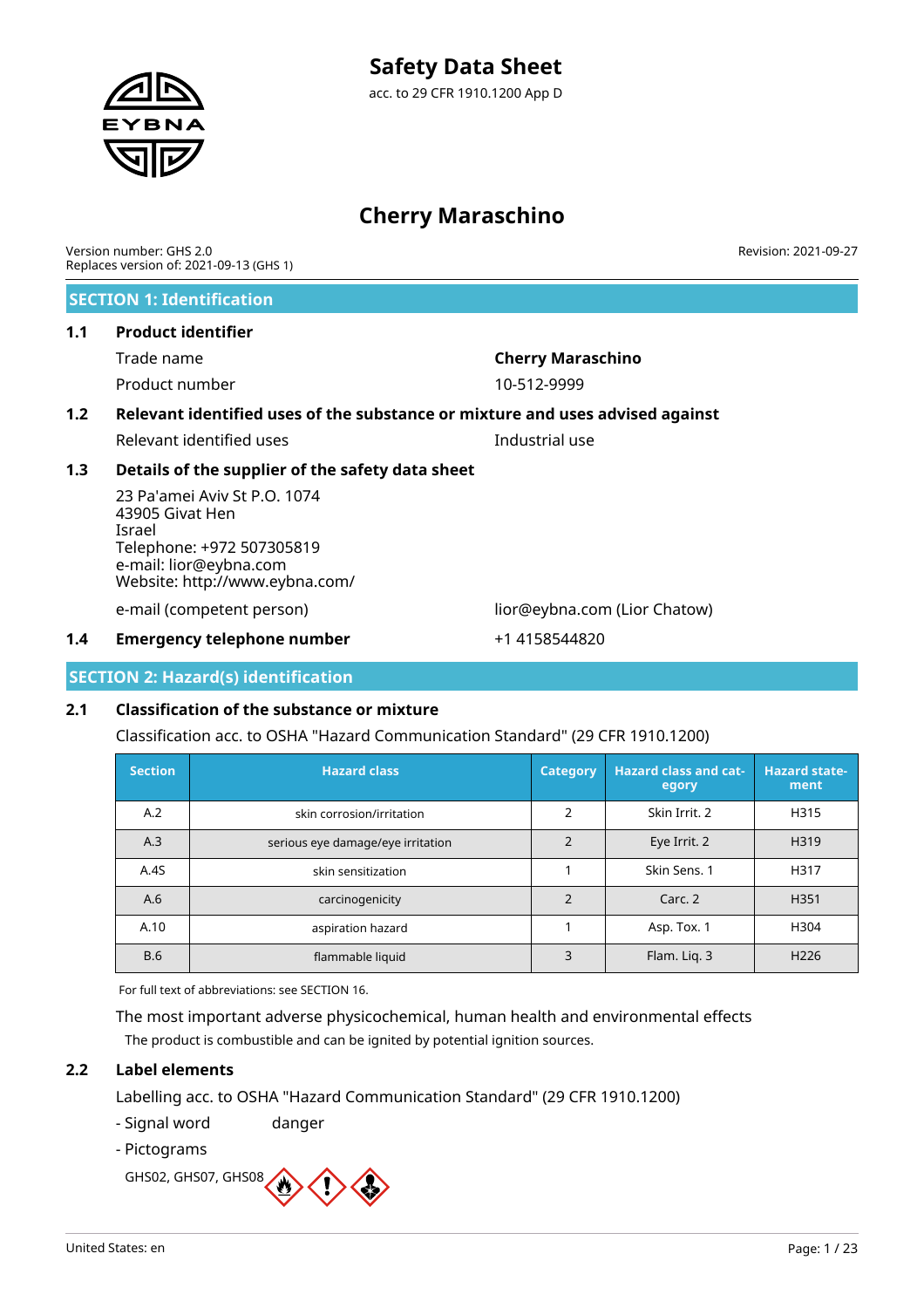

# **Cherry Maraschino**

Version number: GHS 2.0 Replaces version of: 2021-09-13 (GHS 1) Revision: 2021-09-27

| Hazard statements          |                                                                                                                                     |
|----------------------------|-------------------------------------------------------------------------------------------------------------------------------------|
| H <sub>226</sub>           | Flammable liquid and vapor.                                                                                                         |
| H304                       | May be fatal if swallowed and enters airways.                                                                                       |
| H315                       | Causes skin irritation.                                                                                                             |
| H317                       | May cause an allergic skin reaction.                                                                                                |
| H319                       | Causes serious eye irritation.                                                                                                      |
| H351                       | Suspected of causing cancer.                                                                                                        |
| - Precautionary statements |                                                                                                                                     |
| P202                       | Do not handle until all safety precautions have been read and understood.                                                           |
| P210                       | Keep away from heat/sparks/open flames/hot surfaces. No smoking.                                                                    |
| P233                       | Keep container tightly closed.                                                                                                      |
| P240                       | Ground/bond container and receiving equipment.                                                                                      |
| P241                       | Use explosion-proof electrical/ventilating/lighting equipment.                                                                      |
| P242                       | Use only non-sparking tools.                                                                                                        |
| P243                       | Take precautionary measures against static discharge.                                                                               |
| P261                       | Avoid breathing dust/fume/gas/mist/vapors/spray.                                                                                    |
| P272                       | Contaminated work clothing must not be allowed out of the workplace.                                                                |
| P280                       | Wear protective gloves/eye protection/face protection.                                                                              |
| P301+P310                  | If swallowed: Immediately call a poison center/doctor.                                                                              |
| P302+P352                  | If on skin: Wash with plenty of water.                                                                                              |
| P303+P361+P353             | If on skin (or hair): Take off immediately all contaminated clothing. Rinse skin with water/<br>shower.                             |
| P305+P351+P338             | If in eyes: Rinse cautiously with water for several minutes. Remove contact lenses, if present<br>and easy to do. Continue rinsing. |
| P308+P313                  | If exposed or concerned: Get medical advice/attention.                                                                              |
| P321                       | Specific treatment (see on this label).                                                                                             |
| P331                       | Do NOT induce vomiting.                                                                                                             |
| P333+P313                  | If skin irritation or rash occurs: Get medical advice/attention.                                                                    |
| P337+P313                  | If eye irritation persists: Get medical advice/attention.                                                                           |
| P362                       | Take off contaminated clothing and wash it before reuse.                                                                            |
| P363                       | Wash contaminated clothing before reuse.                                                                                            |
| P370+P378                  | In case of fire: Use sand, carbon dioxide or powder extinguisher to extinguish.                                                     |
| P403+P235                  | Store in a well-ventilated place. Keep cool.                                                                                        |
| P405                       | Store locked up.                                                                                                                    |
| P501                       | Dispose of contents/container to industrial combustion plant.                                                                       |

### **2.3 Other hazards**

Hazards not otherwise classified

May be harmful if swallowed (GHS category 5: acutely toxic - oral). Very toxic to aquatic life with long lasting effects (GHS category 1: aquatic toxicity - acute and/or chronic).

### **SECTION 3: Composition/information on ingredients**

### **3.1 Substances**

Not relevant (mixture)

### **3.2 Mixtures**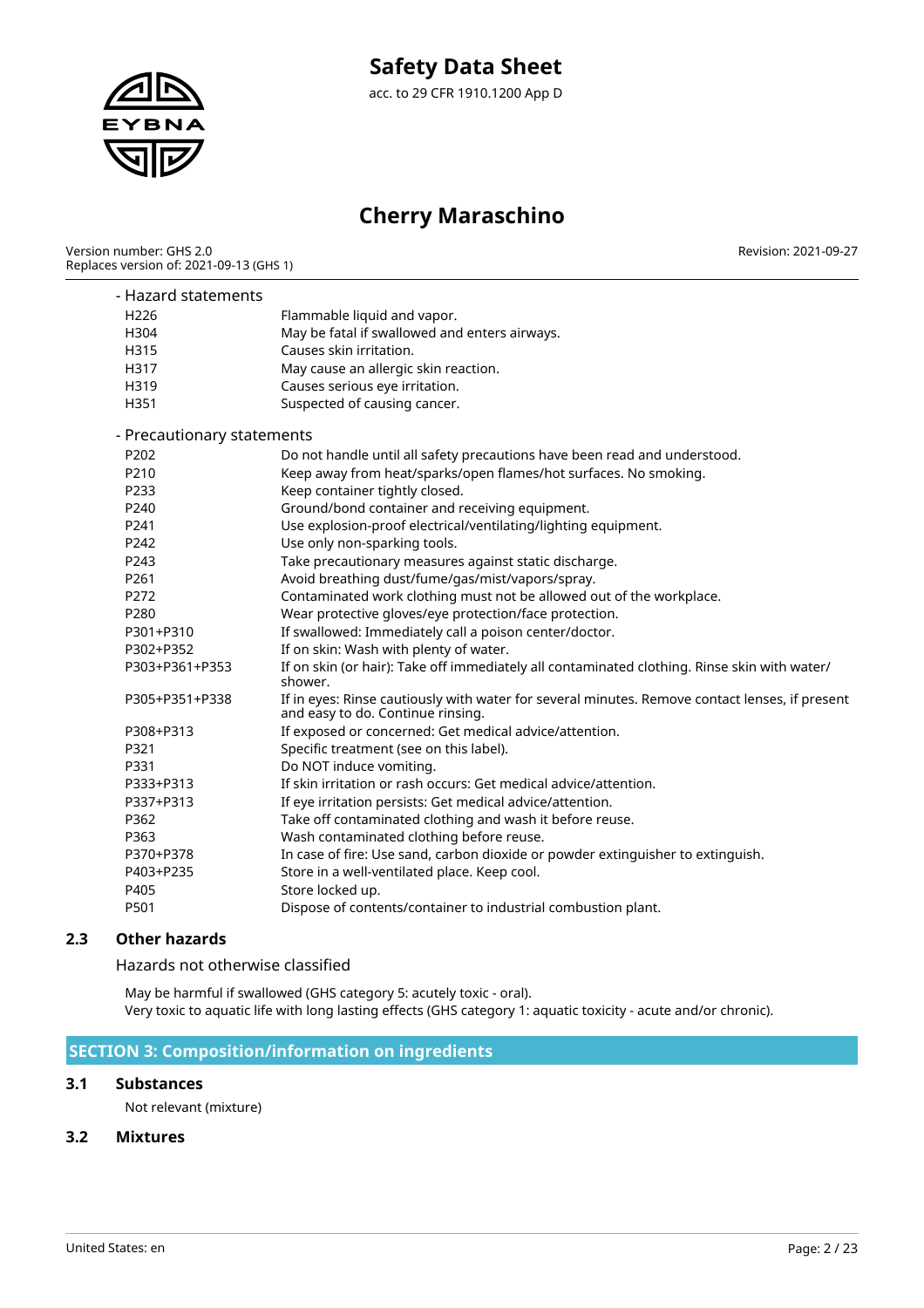

# **Cherry Maraschino**

Version number: GHS 2.0 Replaces version of: 2021-09-13 (GHS 1) Revision: 2021-09-27

### Description of the mixture

| <b>Name of substance</b>           | Wt%       | <b>Classification acc. to GHS</b>                                                                                                                                                                         |
|------------------------------------|-----------|-----------------------------------------------------------------------------------------------------------------------------------------------------------------------------------------------------------|
| Proprietary Monoterpene            | $25 - 50$ | Skin Irrit. 2 / H315<br>Eye Irrit. 2 / H319<br>Carc. 2 / H351<br>Asp. Tox. 1 / H304<br>Flam. Liq. 3 / H226                                                                                                |
| Proprietary Monoterpene            | $10 - 25$ | Skin Irrit. 2 / H315<br>Eye Irrit. 2 / H319<br>Skin Sens. 1 / H317<br>Asp. Tox. 1 / H304<br>Flam. Liq. 3 / H226                                                                                           |
| Proprietary Sesquiterpene          | $10 - 25$ | Acute Tox. 4 / H302                                                                                                                                                                                       |
| Proprietary Monoterpenic Alcohol   | $5 - 10$  | Skin Irrit. 2 / H315<br>Eye Irrit. 2 / H319<br>Skin Sens. 1B / H317<br><b>STOT SE 3 / H335</b><br>Flam. Liq. 4 / H227                                                                                     |
| Proprietary Monoterpene            | $1 - 5$   | Acute Tox. 4 / H302<br>Acute Tox. 4 / H312<br>Acute Tox. 4 / H332<br>Skin Irrit. 2 / H315<br>Eye Irrit. 2 / H319<br>Skin Sens. 1B / H317<br>STOT SE 3 / H335<br>Asp. Tox. 1 / H304<br>Flam. Liq. 3 / H226 |
| Proprietary fatty acid ethyl ester | $1 - 5$   | Skin Irrit. 2 / H315<br>Flam. Liq. 3 / H226                                                                                                                                                               |
| Proprietary Sesquiterpenic Alcohol | $1 - 5$   | Skin Irrit. 2 / H315<br>Eye Irrit. 2 / H319<br>STOT SE 3 / H335                                                                                                                                           |
| Proprietary Monoterpenic Alcohol   | $1 - 5$   | Skin Irrit. 2 / H315<br>Eye Irrit. 2 / H319<br><b>STOT SE 3 / H335</b>                                                                                                                                    |
| Proprietary Monoterpenic Alcohol   | $1 - 5$   | Skin Irrit. 2 / H315<br>Eye Irrit. 2 / H319<br>STOT SE 3 / H335                                                                                                                                           |
| Proprietary Ester                  | $1 - 5$   | Eye Irrit. 2 / H319<br>Flam. Liq. 3 / H226                                                                                                                                                                |
| Proprietary Monoterpene            | $1 - 5$   | Skin Irrit. 2 / H315<br>Skin Sens. 1 / H317                                                                                                                                                               |
| <b>Proprietary Compound</b>        | $1 - 5$   | Eye Irrit. 2 / H319                                                                                                                                                                                       |
| Proprietary Monoterpenic Alcohol   | $0 - 1$   | Acute Tox. 4 / H302<br>Skin Sens. 1 / H317<br>Flam. Sol. 1 / H228                                                                                                                                         |
| Proprietary Aldehyde               | $0 - 1$   | Acute Tox. 4 / H302<br>Acute Tox. 2 / H330<br>Flam. Liq. 4 / H227                                                                                                                                         |

For full text of abbreviations: see SECTION 16.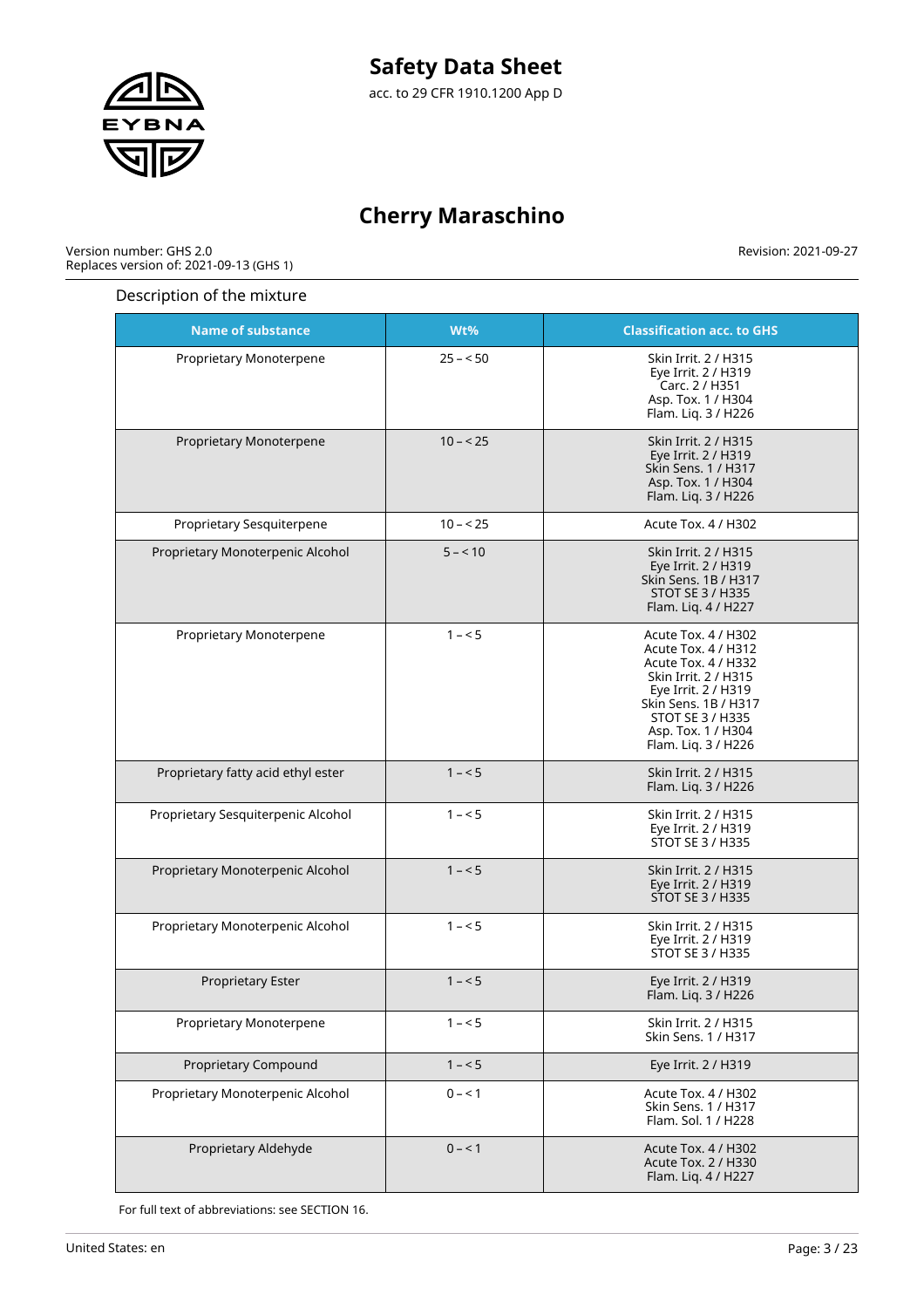

Version number: GHS 2.0 Replaces version of: 2021-09-13 (GHS 1) Revision: 2021-09-27

### **SECTION 4: First-aid measures**

### **4.1 Description of first-aid measures**

#### General notes

Do not leave affected person unattended. Remove victim out of the danger area. Keep affected person warm, still and covered. Take off immediately all contaminated clothing. In all cases of doubt, or when symptoms persist, seek medical advice. In case of unconsciousness place person in the recovery position. Never give anything by mouth.

#### Following inhalation

If breathing is irregular or stopped, immediately seek medical assistance and start first aid actions. In case of respiratory tract irritation, consult a physician. Provide fresh air.

#### Following skin contact

Wash with plenty of soap and water.

#### Following eye contact

Remove contact lenses, if present and easy to do. Continue rinsing. Irrigate copiously with clean, fresh water for at least 10 minutes, holding the eyelids apart.

#### Following ingestion

Rinse mouth with water (only if the person is conscious). Do NOT induce vomiting.

### **4.2 Most important symptoms and effects, both acute and delayed**

Symptoms and effects are not known to date.

# **4.3 Indication of any immediate medical attention and special treatment needed**

none

### **SECTION 5: Fire-fighting measures**

### **5.1 Extinguishing media**

Suitable extinguishing media

Water spray, BC-powder, Carbon dioxide (CO2)

### Unsuitable extinguishing media

Water jet

### **5.2 Special hazards arising from the substance or mixture**

In case of insufficient ventilation and/or in use, may form flammable/explosive vapor-air mixture. Solvent vapors are heavier than air and may spread along floors. Places which are not ventilated, e.g. unventilated below ground level areas such as trenches, conduits and shafts, are particularly prone to the presence of flammable substances or mixtures.

#### Hazardous combustion products

Carbon monoxide (CO), Carbon dioxide (CO2)

### **5.3 Advice for firefighters**

In case of fire and/or explosion do not breathe fumes. Coordinate firefighting measures to the fire surroundings. Do not allow firefighting water to enter drains or water courses. Collect contaminated firefighting water separately. Fight fire with normal precautions from a reasonable distance.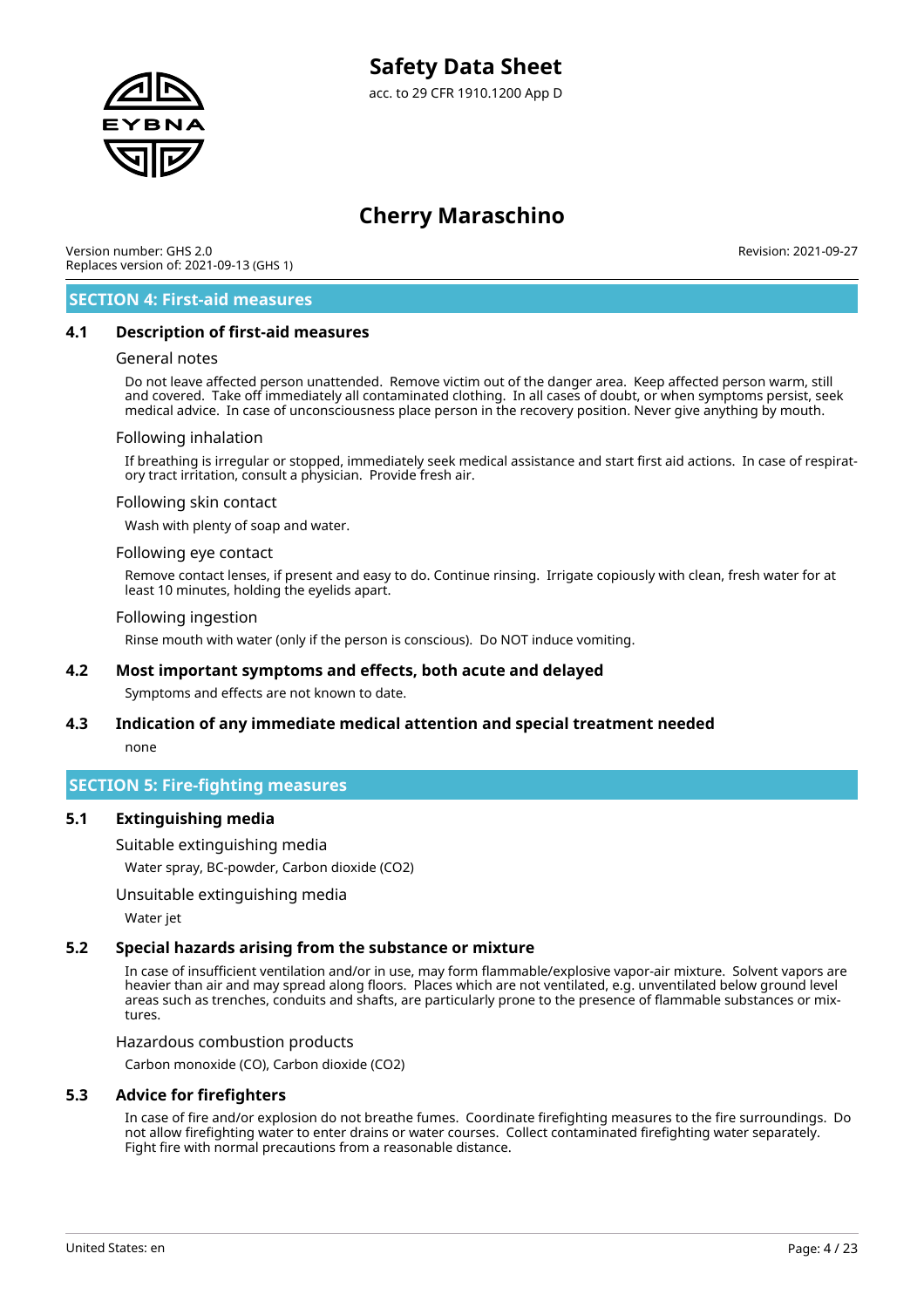

# **Cherry Maraschino**

Version number: GHS 2.0 Replaces version of: 2021-09-13 (GHS 1) Revision: 2021-09-27

### **SECTION 6: Accidental release measures**

### **6.1 Personal precautions, protective equipment and emergency procedures**

For non-emergency personnel

Remove persons to safety.

### For emergency responders

Wear breathing apparatus if exposed to vapors/dust/aerosols/gases.

### **6.2 Environmental precautions**

Keep away from drains, surface and ground water. Retain contaminated washing water and dispose of it. If substance has entered a water course or sewer, inform the responsible authority.

### **6.3 Methods and material for containment and cleaning up**

Advice on how to contain a spill

Covering of drains

#### Advice on how to clean up a spill

Wipe up with absorbent material (e.g. cloth, fleece). Collect spillage: sawdust, kieselgur (diatomite), sand, universal binder

### Appropriate containment techniques

Use of adsorbent materials.

### Other information relating to spills and releases

Place in appropriate containers for disposal. Ventilate affected area.

### **6.4 Reference to other sections**

Hazardous combustion products: see section 5. Personal protective equipment: see section 8. Incompatible materials: see section 10. Disposal considerations: see section 13.

### **SECTION 7: Handling and storage**

### **7.1 Precautions for safe handling**

Recommendations

#### - Measures to prevent fire as well as aerosol and dust generation

Use local and general ventilation. Avoidance of ignition sources. Keep away from sources of ignition - No smoking. Take precautionary measures against static discharge. Use only in well-ventilated areas. Due to danger of explosion, prevent leakage of vapours into cellars, flues and ditches. Ground/bond container and receiving equipment. Use explosion-proof electrical/ventilating/lighting/equipment. Use only non-sparking tools.

#### - Specific notes/details

Places which are not ventilated, e.g. unventilated below ground level areas such as trenches, conduits and shafts, are particularly prone to the presence of flammable substances or mixtures. Vapors are heavier than air, spread along floors and form explosive mixtures with air. Vapors may form explosive mixtures with air.

#### Advice on general occupational hygiene

Wash hands after use. Do not eat, drink and smoke in work areas. Remove contaminated clothing and protective equipment before entering eating areas. Never keep food or drink in the vicinity of chemicals. Never place chemicals in containers that are normally used for food or drink. Keep away from food, drink and animal feedingstuffs.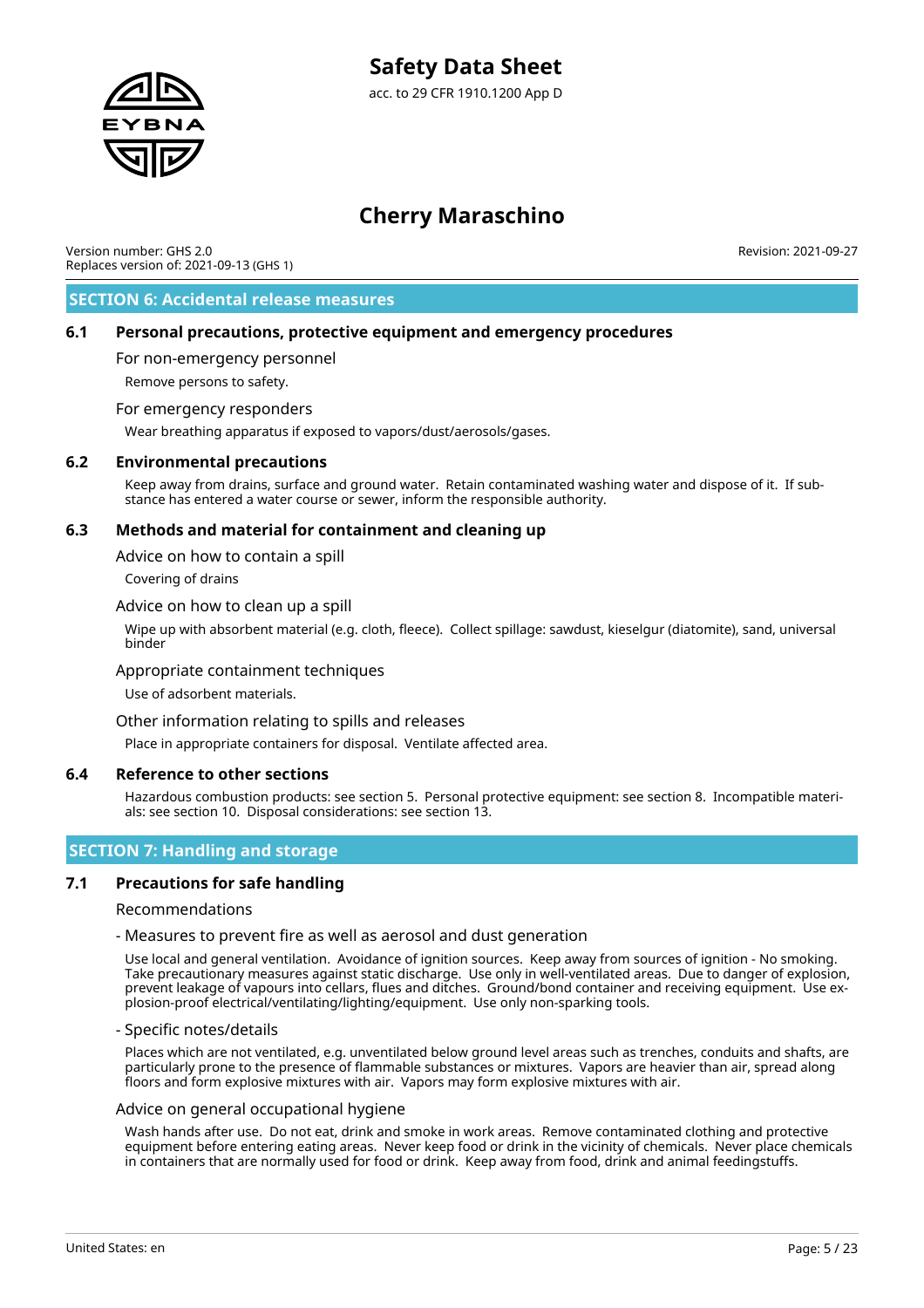

Version number: GHS 2.0 Replaces version of: 2021-09-13 (GHS 1) Revision: 2021-09-27

### **7.2 Conditions for safe storage, including any incompatibilities**

Managing of associated risks

### - Explosive atmospheres

Keep container tightly closed and in a well-ventilated place. Use local and general ventilation. Keep cool. Protect from sunlight.

### - Flammability hazards

Keep away from sources of ignition - No smoking. Keep away from heat, hot surfaces, sparks, open flames and other ignition sources. No smoking. Take precautionary measures against static discharge. Protect from sunlight.

### - Ventilation requirements

Use local and general ventilation. Ground/bond container and receiving equipment.

### - Packaging compatibilities

Only packagings which are approved (e.g. acc. to the Dangerous Goods Regulations) may be used.

### **7.3 Specific end use(s)**

See section 16 for a general overview.

### **SECTION 8: Exposure controls/personal protection**

### **8.1 Control parameters**

Occupational exposure limit values (Workplace Exposure Limits)

|           | <b>Country Name of substance Identifi-</b> | er          | <b>TWA</b><br>[ppm] | TWA [mg/<br>m <sup>3</sup> | <b>STEL</b><br>[ppm] | STEL [mg/ Ceiling-C Ceiling-C<br>m <sup>3</sup> 1 | [ppm] | [ $mq/m3$ ] | Nota-<br>tion | <b>Source</b>         |
|-----------|--------------------------------------------|-------------|---------------------|----------------------------|----------------------|---------------------------------------------------|-------|-------------|---------------|-----------------------|
| US        | Beta-Pinene                                | <b>TLV®</b> | 20                  |                            |                      |                                                   |       |             |               | <b>ACGIH®</b><br>2021 |
| <b>US</b> | <b>Benzyl Acetate</b>                      | PEL(CA)     | 10                  | 61                         |                      |                                                   |       |             |               | Cal/OSHA<br>PEL       |
| US        | <b>Benzyl Acetate</b>                      | <b>TLV®</b> | 10                  |                            |                      |                                                   |       |             |               | <b>ACGIH®</b><br>2021 |

Notation

Ceiling-C ceiling value is a limit value above which exposure should not occur

STEL short-term exposure limit: a limit value above which exposure should not occur and which is related to a 15-minute period (unless otherwise specified)

TWA time-weighted average (long-term exposure limit): measured or calculated in relation to a reference period of 8 hours time-weighted average (unless otherwise specified

| Relevant DNELs of components of the mixture |                          |                                         |                   |                            |  |  |
|---------------------------------------------|--------------------------|-----------------------------------------|-------------------|----------------------------|--|--|
| <b>Endpoint</b>                             | <b>Threshold level</b>   | Protection goal, route of ex-<br>posure | <b>Used in</b>    | <b>Exposure time</b>       |  |  |
| <b>DNEL</b>                                 | $66.7 \,\mathrm{mg/m^3}$ | human, inhalatory                       | worker (industry) | chronic - systemic effects |  |  |
| <b>DNEL</b>                                 | 9.5 mg/kg bw/day         | human, dermal                           | worker (industry) | chronic - systemic effects |  |  |
| <b>DNEL</b>                                 | $2.8 \,\mathrm{mg/m^3}$  | human, inhalatory                       | worker (industry) | chronic - systemic effects |  |  |
| <b>DNEL</b>                                 | 16.5 mg/m <sup>3</sup>   | human, inhalatory                       | worker (industry) | acute - systemic effects   |  |  |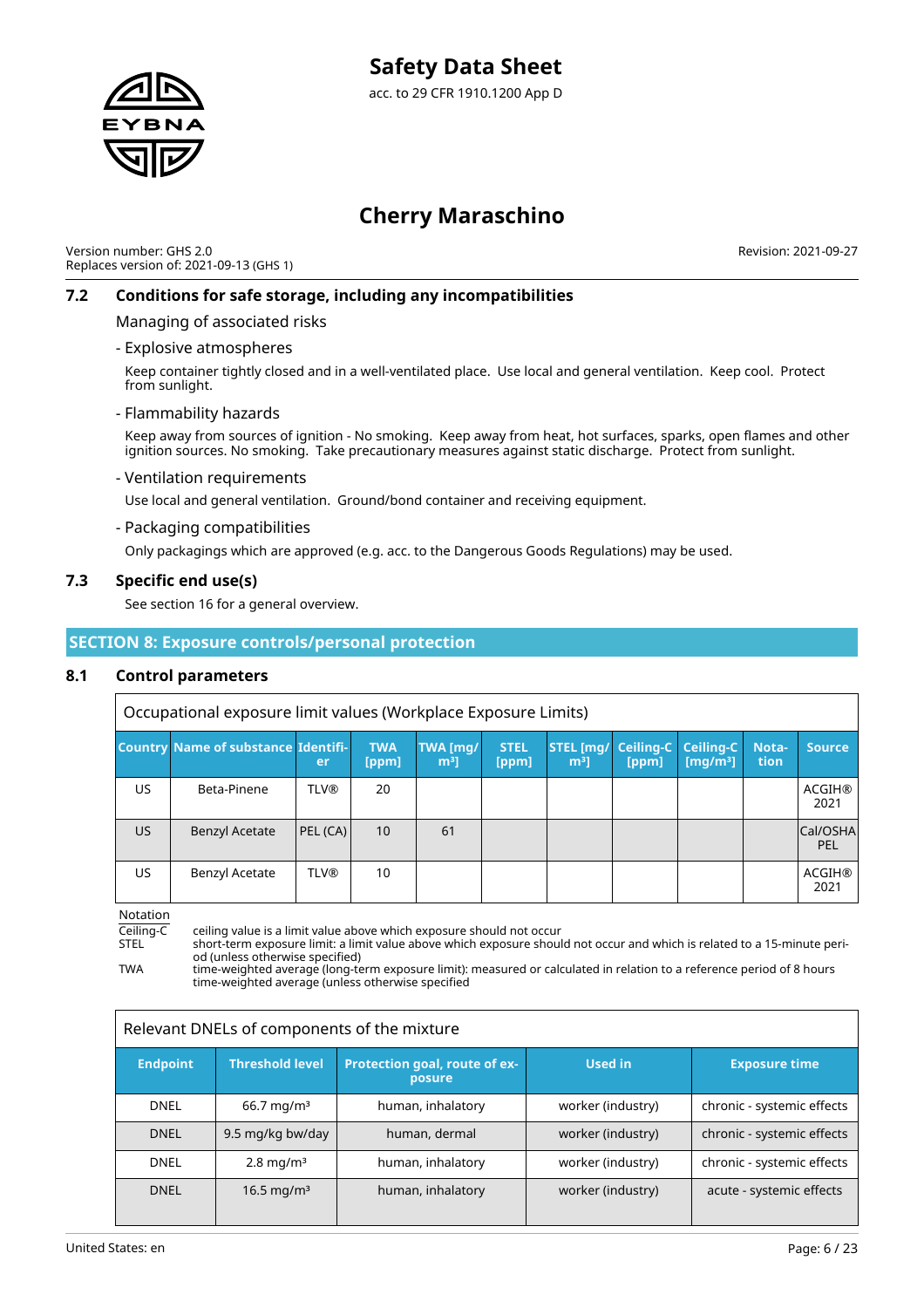# **Safety Data Sheet**





# **Cherry Maraschino**

#### Version number: GHS 2.0 Replaces version of: 2021-09-13 (GHS 1)

| Relevant DNELs of components of the mixture |                            |                                         |                   |                            |  |  |
|---------------------------------------------|----------------------------|-----------------------------------------|-------------------|----------------------------|--|--|
| <b>Endpoint</b>                             | <b>Threshold level</b>     | Protection goal, route of ex-<br>posure | <b>Used in</b>    | <b>Exposure time</b>       |  |  |
| <b>DNEL</b>                                 | 2.5 mg/kg bw/day           | human, dermal                           | worker (industry) | chronic - systemic effects |  |  |
| <b>DNEL</b>                                 | 5 mg/kg bw/day             | human, dermal                           | worker (industry) | acute - systemic effects   |  |  |
| <b>DNEL</b>                                 | 5.69 mg/m <sup>3</sup>     | human, inhalatory                       | worker (industry) | chronic - systemic effects |  |  |
| <b>DNEL</b>                                 | 0.8 mg/kg bw/day           | human, dermal                           | worker (industry) | chronic - systemic effects |  |  |
| <b>DNEL</b>                                 | 54 $\mu$ g/cm <sup>2</sup> | human, dermal                           | worker (industry) | chronic - local effects    |  |  |
| <b>DNEL</b>                                 | $10 \text{ mg/m}^3$        | human, inhalatory                       | worker (industry) | chronic - systemic effects |  |  |
| <b>DNEL</b>                                 | 2.8 mg/kg bw/day           | human, dermal                           | worker (industry) | chronic - systemic effects |  |  |
| <b>DNEL</b>                                 | 122.5 µg/cm <sup>2</sup>   | human, dermal                           | worker (industry) | chronic - local effects    |  |  |
| <b>DNEL</b>                                 | 9.03 mg/m <sup>3</sup>     | human, inhalatory                       | worker (industry) | chronic - systemic effects |  |  |
| <b>DNEL</b>                                 | 158 mg/kg bw/day           | human, dermal                           | worker (industry) | chronic - systemic effects |  |  |
| <b>DNEL</b>                                 | 49.3 mg/m <sup>3</sup>     | human, inhalatory                       | worker (industry) | chronic - systemic effects |  |  |
| <b>DNEL</b>                                 | 2.33 mg/kg bw/day          | human, dermal                           | worker (industry) | chronic - systemic effects |  |  |
| <b>DNEL</b>                                 | $62.59$ mg/m <sup>3</sup>  | human, inhalatory                       | worker (industry) | chronic - systemic effects |  |  |
| <b>DNEL</b>                                 | 35.5 mg/kg bw/day          | human, dermal                           | worker (industry) | chronic - systemic effects |  |  |
| <b>DNEL</b>                                 | 17.63 mg/m <sup>3</sup>    | human, inhalatory                       | worker (industry) | chronic - systemic effects |  |  |
| <b>DNEL</b>                                 | 10 mg/kg bw/day            | human, dermal                           | worker (industry) | chronic - systemic effects |  |  |
| <b>DNEL</b>                                 | $9.8$ mg/m <sup>3</sup>    | human, inhalatory                       | worker (industry) | chronic - systemic effects |  |  |
| <b>DNEL</b>                                 | $9.8$ mg/m <sup>3</sup>    | human, inhalatory                       | worker (industry) | chronic - local effects    |  |  |
| <b>DNEL</b>                                 | 1.14 mg/kg bw/day          | human, dermal                           | worker (industry) | chronic - systemic effects |  |  |

| Relevant PNECs of components of the mixture |                 |                        |                   |                                       |                                   |  |  |
|---------------------------------------------|-----------------|------------------------|-------------------|---------------------------------------|-----------------------------------|--|--|
| <b>Other names or</b><br>synonyms           | <b>Endpoint</b> | <b>Threshold level</b> | <b>Organism</b>   | <b>Environmental com-</b><br>partment | <b>Exposure time</b>              |  |  |
| Proprietary<br>Monoterpene                  | <b>PNEC</b>     | $14 \frac{\mu g}{\mu}$ | aquatic organisms | freshwater                            | short-term (single in-<br>stance) |  |  |
| Proprietary<br>Monoterpene                  | <b>PNEC</b>     | $1.4 \frac{\mu g}{I}$  | aquatic organisms | marine water                          | short-term (single in-<br>stance) |  |  |
| Proprietary<br>Monoterpene                  | <b>PNEC</b>     | $1.8 \frac{mg}{L}$     | aquatic organisms | sewage treatment<br>plant (STP)       | short-term (single in-<br>stance) |  |  |
| Proprietary<br>Monoterpene                  | <b>PNEC</b>     | 3.85 $mg/kq$           | aquatic organisms | freshwater sediment                   | short-term (single in-<br>stance) |  |  |
| Proprietary<br>Monoterpene                  | <b>PNEC</b>     | 0.385 $mg/_{ka}$       | aquatic organisms | marine sediment                       | short-term (single in-<br>stance) |  |  |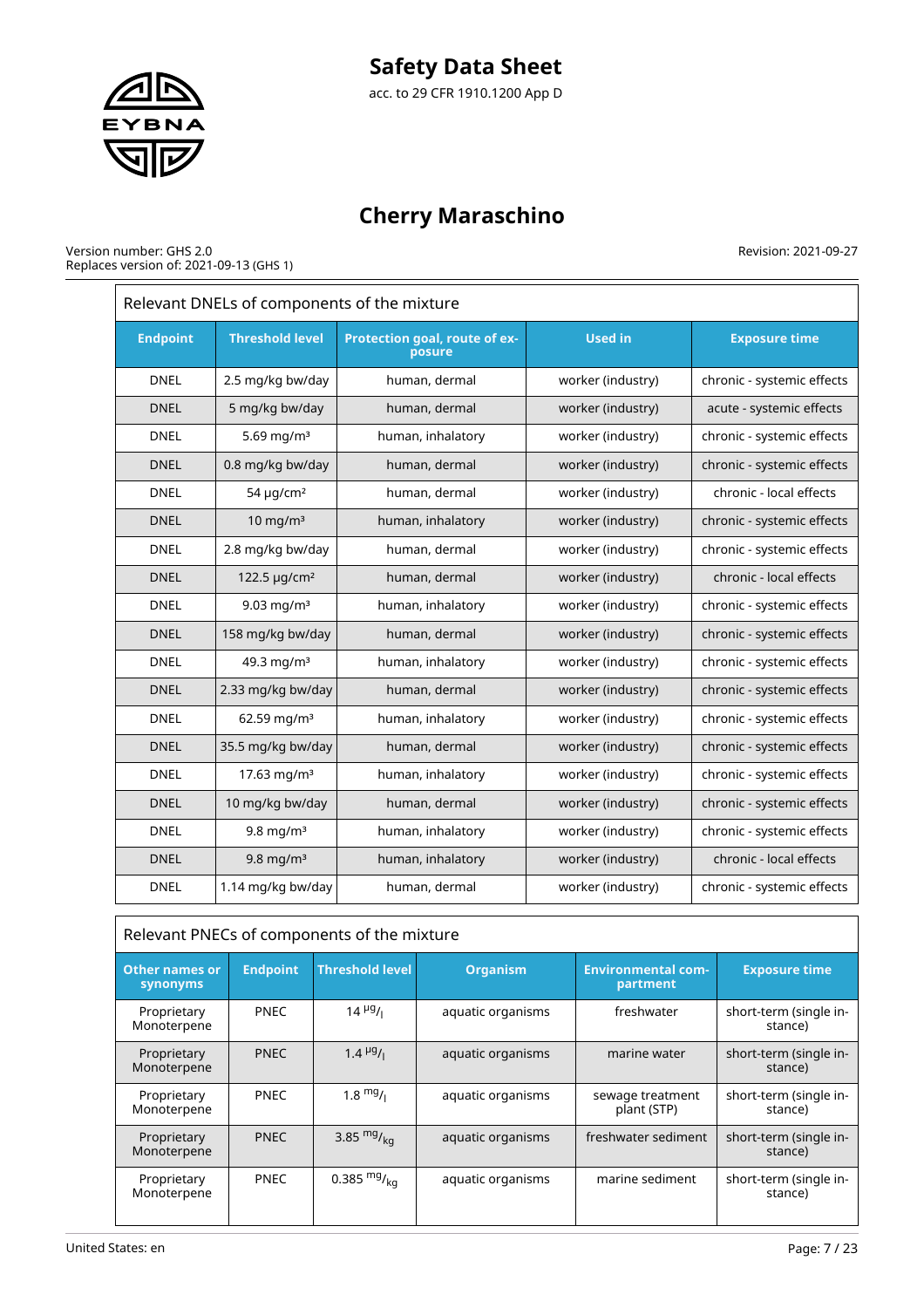

#### Version number: GHS 2.0 Replaces version of: 2021-09-13 (GHS 1)

|                                          | Relevant PNECs of components of the mixture |                                      |                       |                                       |                                   |  |  |
|------------------------------------------|---------------------------------------------|--------------------------------------|-----------------------|---------------------------------------|-----------------------------------|--|--|
| <b>Other names or</b><br>synonyms        | <b>Endpoint</b>                             | <b>Threshold level</b>               | <b>Organism</b>       | <b>Environmental com-</b><br>partment | <b>Exposure time</b>              |  |  |
| Proprietary<br>Monoterpene               | <b>PNEC</b>                                 | 0.763 $mg/kq$                        | terrestrial organisms | soil                                  | short-term (single in-<br>stance) |  |  |
| Proprietary<br>Monoterpenic Al-<br>cohol | <b>PNEC</b>                                 | $0.2 \frac{mg}{l}$                   | aquatic organisms     | freshwater                            | short-term (single in-<br>stance) |  |  |
| Proprietary<br>Monoterpenic Al-<br>cohol | <b>PNEC</b>                                 | $0.02 \frac{mg}{l}$                  | aquatic organisms     | marine water                          | short-term (single in-<br>stance) |  |  |
| Proprietary<br>Monoterpenic Al-<br>cohol | PNEC                                        | $10 \frac{mg}{l}$                    | aquatic organisms     | sewage treatment<br>plant (STP)       | short-term (single in-<br>stance) |  |  |
| Proprietary<br>Monoterpenic Al-<br>cohol | <b>PNEC</b>                                 | 2.22 $mg/_{kq}$                      | aquatic organisms     | freshwater sediment                   | short-term (single in-<br>stance) |  |  |
| Proprietary<br>Monoterpenic Al-<br>cohol | PNEC                                        | 0.222 $mg/kq$                        | aquatic organisms     | marine sediment                       | short-term (single in-<br>stance) |  |  |
| Proprietary<br>Monoterpenic Al-<br>cohol | <b>PNEC</b>                                 | 0.327 $mg/kq$                        | terrestrial organisms | soil                                  | short-term (single in-<br>stance) |  |  |
| Proprietary<br>Monoterpene               | <b>PNEC</b>                                 | 1.004 $\frac{\mu g}{I}$              | aquatic organisms     | freshwater                            | short-term (single in-<br>stance) |  |  |
| Proprietary<br>Monoterpene               | <b>PNEC</b>                                 | $0.1 \frac{\mu g}{I}$                | aquatic organisms     | marine water                          | short-term (single in-<br>stance) |  |  |
| Proprietary<br>Monoterpene               | <b>PNEC</b>                                 | 3.26 $mg/$                           | aquatic organisms     | sewage treatment<br>plant (STP)       | short-term (single in-<br>stance) |  |  |
| Proprietary<br>Monoterpene               | <b>PNEC</b>                                 | 0.337 $mg/kq$                        | aquatic organisms     | freshwater sediment                   | short-term (single in-<br>stance) |  |  |
| Proprietary<br>Monoterpene               | <b>PNEC</b>                                 | 0.034 $mg/kq$                        | aquatic organisms     | marine sediment                       | short-term (single in-<br>stance) |  |  |
| Proprietary<br>Monoterpene               | <b>PNEC</b>                                 | $0.067 \frac{mg}{kg}$                | terrestrial organisms | soil                                  | short-term (single in-<br>stance) |  |  |
| Proprietary fatty<br>acid ethyl ester    | <b>PNEC</b>                                 | 8.45 $\frac{\mu g}{I}$               | aquatic organisms     | freshwater                            | short-term (single in-<br>stance) |  |  |
| Proprietary fatty<br>acid ethyl ester    | <b>PNEC</b>                                 | $0.845$ <sup>µg</sup> / <sub>l</sub> | aquatic organisms     | marine water                          | short-term (single in-<br>stance) |  |  |
| Proprietary fatty<br>acid ethyl ester    | <b>PNEC</b>                                 | $0.3 \frac{mg}{l}$                   | aquatic organisms     | sewage treatment<br>plant (STP)       | short-term (single in-<br>stance) |  |  |
| Proprietary fatty<br>acid ethyl ester    | <b>PNEC</b>                                 | 97.4 $\frac{\mu g}{kq}$              | aquatic organisms     | freshwater sediment                   | short-term (single in-<br>stance) |  |  |
| Proprietary fatty<br>acid ethyl ester    | PNEC                                        | 9.74 $\frac{\mu g}{kq}$              | aquatic organisms     | marine sediment                       | short-term (single in-<br>stance) |  |  |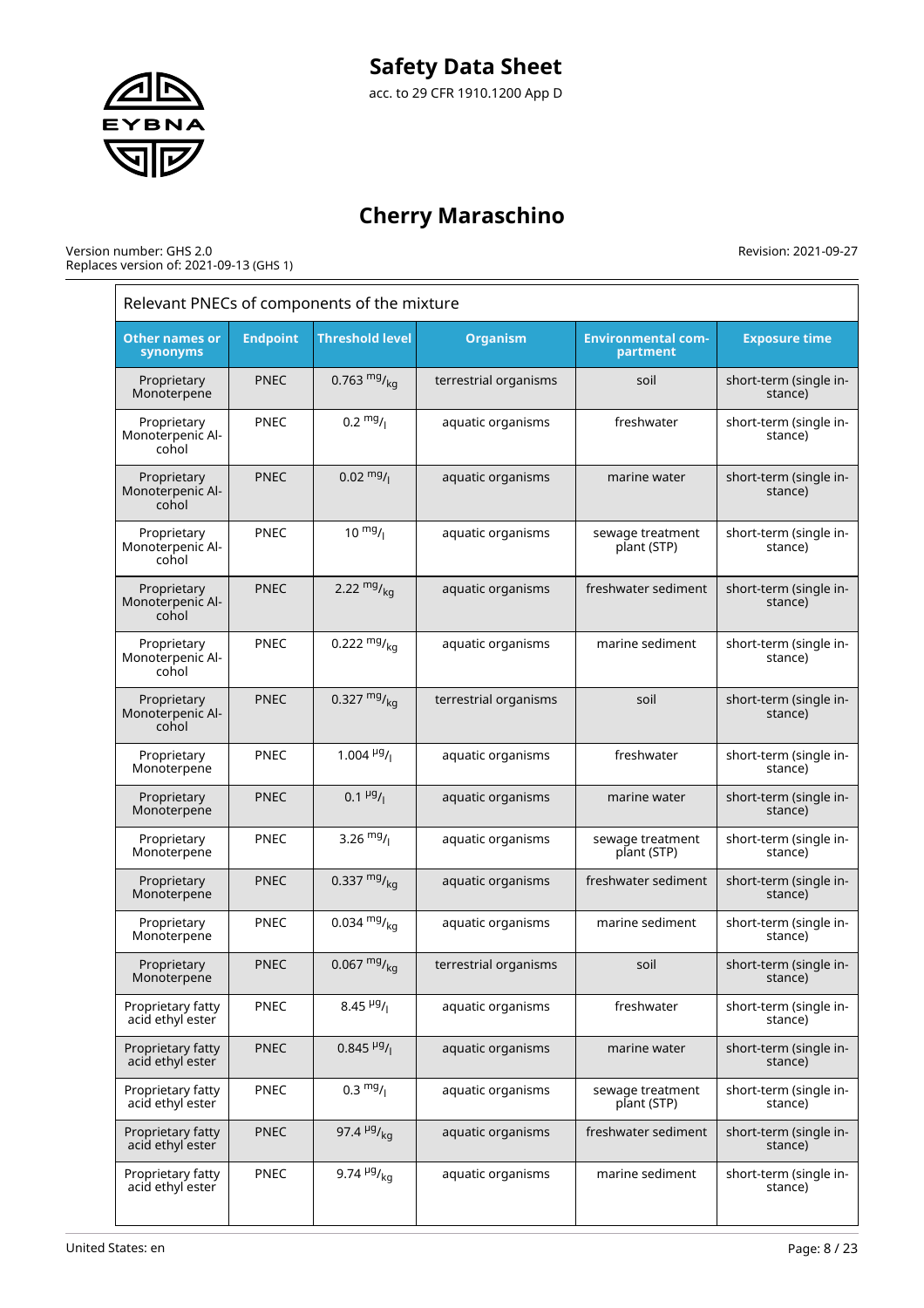

#### Version number: GHS 2.0 Replaces version of: 2021-09-13 (GHS 1)

| Relevant PNECs of components of the mixture  |                 |                                   |                       |                                       |                                   |  |
|----------------------------------------------|-----------------|-----------------------------------|-----------------------|---------------------------------------|-----------------------------------|--|
| <b>Other names or</b><br>synonyms            | <b>Endpoint</b> | <b>Threshold level</b>            | <b>Organism</b>       | <b>Environmental com-</b><br>partment | <b>Exposure time</b>              |  |
| Proprietary fatty<br>acid ethyl ester        | <b>PNEC</b>     | 14.6 $\frac{\mu g}{\kappa q}$     | terrestrial organisms | soil                                  | short-term (single in-<br>stance) |  |
| Proprietary Ses-<br>quiterpenic Alco-<br>hol | PNEC            | $0.001 \frac{mg}{l}$              | aquatic organisms     | freshwater                            | short-term (single in-<br>stance) |  |
| Proprietary Ses-<br>quiterpenic Alco-<br>hol | <b>PNEC</b>     | $0 \frac{mg}{l}$                  | aquatic organisms     | marine water                          | short-term (single in-<br>stance) |  |
| Proprietary Ses-<br>quiterpenic Alco-<br>hol | PNEC            | $10 \frac{mg}{l}$                 | aquatic organisms     | sewage treatment<br>plant (STP)       | short-term (single in-<br>stance) |  |
| Proprietary Ses-<br>quiterpenic Alco-<br>hol | <b>PNEC</b>     | $0.07 \frac{mg}{kg}$              | aquatic organisms     | freshwater sediment                   | short-term (single in-<br>stance) |  |
| Proprietary Ses-<br>quiterpenic Alco-<br>hol | PNEC            | $0.007 \frac{mg}{kg}$             | aquatic organisms     | marine sediment                       | short-term (single in-<br>stance) |  |
| Proprietary Ses-<br>quiterpenic Alco-<br>hol | <b>PNEC</b>     | $0.014 \frac{mg}{kg}$             | terrestrial organisms | soil                                  | short-term (single in-<br>stance) |  |
| Proprietary<br>Monoterpenic Al-<br>cohol     | <b>PNEC</b>     | $68$ <sup>µg</sup> / <sub>l</sub> | aquatic organisms     | freshwater                            | short-term (single in-<br>stance) |  |
| Proprietary<br>Monoterpenic Al-<br>cohol     | <b>PNEC</b>     | 6.8 $\mu$ g/                      | aquatic organisms     | marine water                          | short-term (single in-<br>stance) |  |
| Proprietary<br>Monoterpenic Al-<br>cohol     | <b>PNEC</b>     | $2.6 \frac{mg}{l}$                | aquatic organisms     | sewage treatment<br>plant (STP)       | short-term (single in-<br>stance) |  |
| Proprietary<br>Monoterpenic Al-<br>cohol     | <b>PNEC</b>     | 1.85 $mg/kq$                      | aquatic organisms     | freshwater sediment                   | short-term (single in-<br>stance) |  |
| Proprietary<br>Monoterpenic Al-<br>cohol     | PNEC            | 0.185 $mg/kq$                     | aquatic organisms     | marine sediment                       | short-term (single in-<br>stance) |  |
| Proprietary<br>Monoterpenic Al-<br>cohol     | <b>PNEC</b>     | 0.329 $mg/kq$                     | terrestrial organisms | soil                                  | short-term (single in-<br>stance) |  |
| Proprietary Ester                            | PNEC            | $29.7\frac{\mu g}{I}$             | aquatic organisms     | freshwater                            | short-term (single in-<br>stance) |  |
| Proprietary Ester                            | <b>PNEC</b>     | $2.97 \frac{\mu g}{I}$            | aquatic organisms     | marine water                          | short-term (single in-<br>stance) |  |
| Proprietary Ester                            | PNEC            | 23.6 $mg/$                        | aquatic organisms     | sewage treatment<br>plant (STP)       | short-term (single in-<br>stance) |  |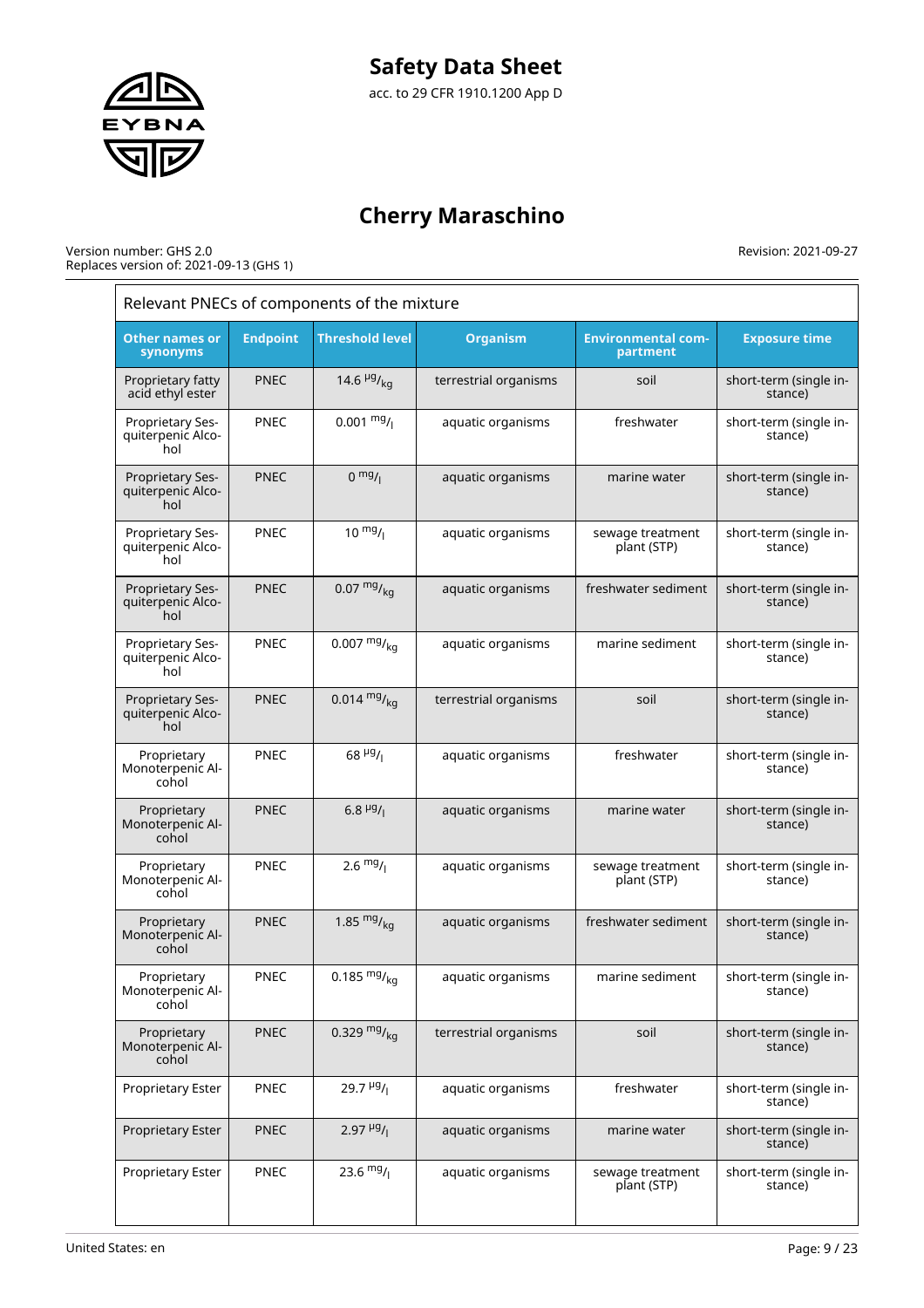

# **Cherry Maraschino**

#### Version number: GHS 2.0 Replaces version of: 2021-09-13 (GHS 1)

|                                          | Relevant PNECs of components of the mixture |                               |                       |                                       |                                   |  |  |
|------------------------------------------|---------------------------------------------|-------------------------------|-----------------------|---------------------------------------|-----------------------------------|--|--|
| <b>Other names or</b><br>synonyms        | <b>Endpoint</b>                             | <b>Threshold level</b>        | <b>Organism</b>       | <b>Environmental com-</b><br>partment | <b>Exposure time</b>              |  |  |
| <b>Proprietary Ester</b>                 | <b>PNEC</b>                                 | 0.173 $mg/kq$                 | aquatic organisms     | freshwater sediment                   | short-term (single in-<br>stance) |  |  |
| Proprietary Ester                        | <b>PNEC</b>                                 | 17.3 $\frac{\mu g}{\kappa q}$ | aquatic organisms     | marine sediment                       | short-term (single in-<br>stance) |  |  |
| Proprietary Ester                        | <b>PNEC</b>                                 | 17.1 $\frac{\mu g}{\kappa q}$ | terrestrial organisms | soil                                  | short-term (single in-<br>stance) |  |  |
| Proprietary<br>Monoterpene               | <b>PNEC</b>                                 | 3.72 $\frac{\mu g}{I}$        | aquatic organisms     | freshwater                            | short-term (single in-<br>stance) |  |  |
| Proprietary<br>Monoterpene               | <b>PNEC</b>                                 | $0.372 \frac{\mu g}{I}$       | aquatic organisms     | marine water                          | short-term (single in-<br>stance) |  |  |
| Proprietary<br>Monoterpene               | <b>PNEC</b>                                 | $8 \frac{mg}{l}$              | aquatic organisms     | sewage treatment<br>plant (STP)       | short-term (single in-<br>stance) |  |  |
| Proprietary<br>Monoterpene               | <b>PNEC</b>                                 | 0.442 $mg/kq$                 | aquatic organisms     | freshwater sediment                   | short-term (single in-<br>stance) |  |  |
| Proprietary<br>Monoterpene               | <b>PNEC</b>                                 | $0.044 \frac{mg}{ka}$         | aquatic organisms     | marine sediment                       | short-term (single in-<br>stance) |  |  |
| Proprietary<br>Monoterpene               | <b>PNEC</b>                                 | 0.086 $mg/kq$                 | terrestrial organisms | soil                                  | short-term (single in-<br>stance) |  |  |
| Proprietary Com-<br>pound                | PNEC                                        | $0.118 \text{ mg}$ /          | aquatic organisms     | freshwater                            | short-term (single in-<br>stance) |  |  |
| Proprietary Com-<br>pound                | <b>PNEC</b>                                 | $0.012 \frac{mg}{l}$          | aquatic organisms     | marine water                          | short-term (single in-<br>stance) |  |  |
| Proprietary Com-<br>pound                | <b>PNEC</b>                                 | $10 \frac{mg}{l}$             | aquatic organisms     | sewage treatment<br>plant (STP)       | short-term (single in-<br>stance) |  |  |
| Proprietary Com-<br>pound                | <b>PNEC</b>                                 | 58.22 $mg/kq$                 | aquatic organisms     | freshwater sediment                   | short-term (single in-<br>stance) |  |  |
| Proprietary Com-<br>pound                | <b>PNEC</b>                                 | 5.822 $mg/kq$                 | aquatic organisms     | marine sediment                       | short-term (single in-<br>stance) |  |  |
| Proprietary Com-<br>pound                | <b>PNEC</b>                                 | 11.54 $mg/kq$                 | terrestrial organisms | soil                                  | short-term (single in-<br>stance) |  |  |
| Proprietary<br>Monoterpenic Al-<br>cohol | <b>PNEC</b>                                 | $1.71 \frac{\mu g}{I}$        | aquatic organisms     | freshwater                            | short-term (single in-<br>stance) |  |  |
| Proprietary<br>Monoterpenic Al-<br>cohol | <b>PNEC</b>                                 | $0.171 \frac{\mu g}{I}$       | aquatic organisms     | marine water                          | short-term (single in-<br>stance) |  |  |
| Proprietary<br>Monoterpenic Al-<br>cohol | PNEC                                        | $1 \text{ mg}/1$              | aquatic organisms     | sewage treatment<br>plant (STP)       | short-term (single in-<br>stance) |  |  |
| Proprietary<br>Monoterpenic Al-<br>cohol | <b>PNEC</b>                                 | 0.139 $mg/kq$                 | aquatic organisms     | freshwater sediment                   | short-term (single in-<br>stance) |  |  |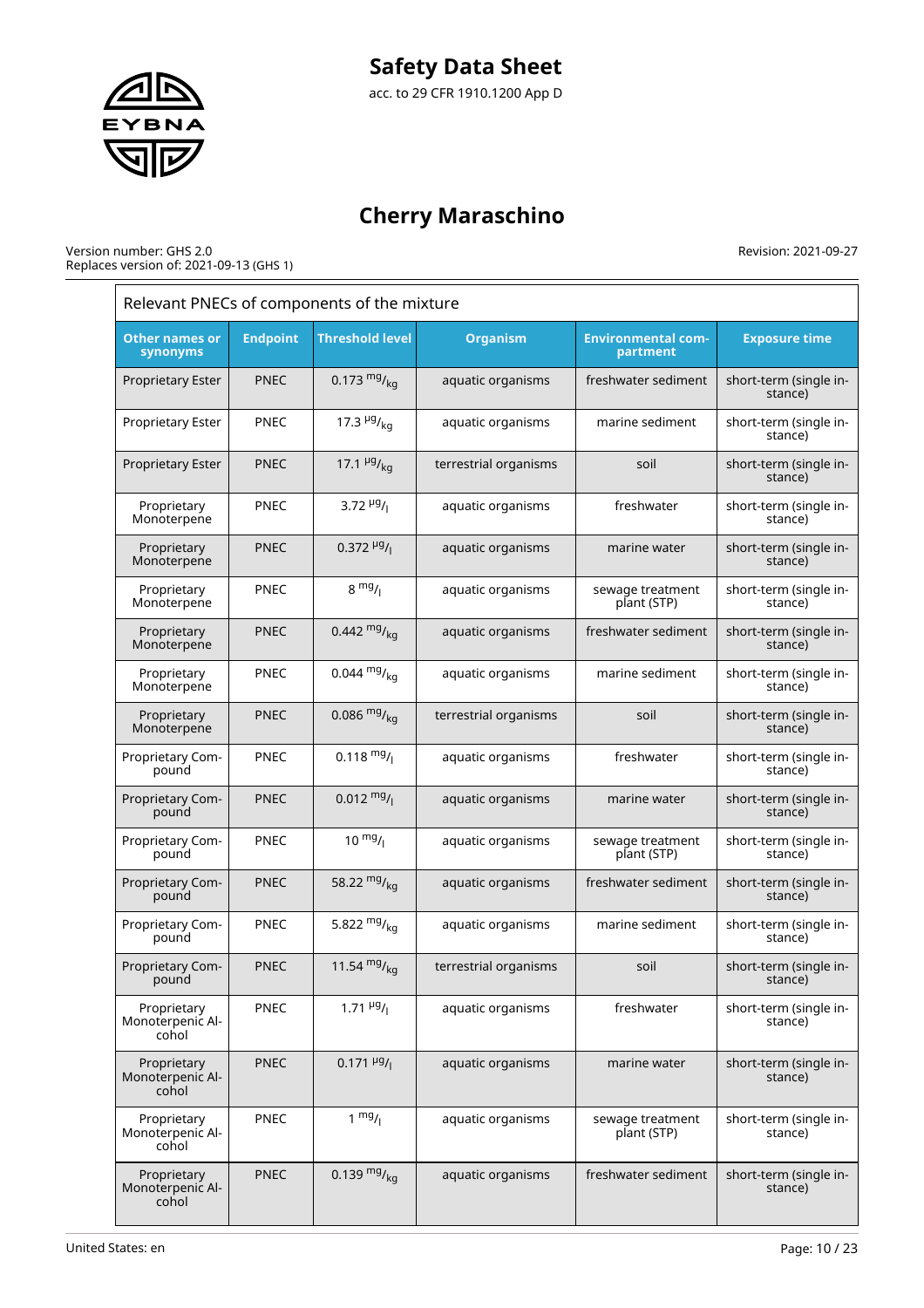

#### Version number: GHS 2.0 Replaces version of: 2021-09-13 (GHS 1)

Revision: 2021-09-27

| Relevant PNECs of components of the mixture |                 |                        |                       |                                       |                                   |  |
|---------------------------------------------|-----------------|------------------------|-----------------------|---------------------------------------|-----------------------------------|--|
| <b>Other names or</b><br>synonyms           | <b>Endpoint</b> | <b>Threshold level</b> | <b>Organism</b>       | <b>Environmental com-</b><br>partment | <b>Exposure time</b>              |  |
| Proprietary<br>Monoterpenic Al-<br>cohol    | <b>PNEC</b>     | $0.017 \frac{mg}{kg}$  | aquatic organisms     | marine sediment                       | short-term (single in-<br>stance) |  |
| Proprietary<br>Monoterpenic Al-<br>cohol    | <b>PNEC</b>     | 0.013 $mg/_{ka}$       | terrestrial organisms | soil                                  | short-term (single in-<br>stance) |  |
| Proprietary Alde-<br>hyde                   | <b>PNEC</b>     | $0 \frac{mg}{l}$       | aquatic organisms     | freshwater                            | short-term (single in-<br>stance) |  |
| Proprietary Alde-<br>hyde                   | <b>PNEC</b>     | $0$ mg/                | aquatic organisms     | marine water                          | short-term (single in-<br>stance) |  |
| Proprietary Alde-<br>hyde                   | PNEC            | 7.59 $mg/1$            | aquatic organisms     | sewage treatment<br>plant (STP)       | short-term (single in-<br>stance) |  |
| Proprietary Alde-<br>hyde                   | <b>PNEC</b>     | $0.004 \frac{mg}{ka}$  | aquatic organisms     | freshwater sediment                   | short-term (single in-<br>stance) |  |
| Proprietary Alde-<br>hyde                   | <b>PNEC</b>     | $0 \frac{mg}{kg}$      | aquatic organisms     | marine sediment                       | short-term (single in-<br>stance) |  |
| Proprietary Alde-<br>hyde                   | <b>PNEC</b>     | $0.001 \frac{mg}{kg}$  | terrestrial organisms | soil                                  | short-term (single in-<br>stance) |  |

### **8.2 Exposure controls**

### Appropriate engineering controls

General ventilation.

### Individual protection measures (personal protective equipment)

### Eye/face protection

Wear eye/face protection.

Skin protection

- Hand protection

Wear suitable gloves. Chemical protection gloves are suitable, which are tested according to EN 374. Check leaktightness/impermeability prior to use. In the case of wanting to use the gloves again, clean them before taking off and air them well. For special purposes, it is recommended to check the resistance to chemicals of the protective gloves mentioned above together with the supplier of these gloves.

### - Other protection measures

Take recovery periods for skin regeneration. Preventive skin protection (barrier creams/ointments) is recommended. Wash hands thoroughly after handling.

### Respiratory protection

In case of inadequate ventilation wear respiratory protection.

#### Environmental exposure controls

Use appropriate container to avoid environmental contamination. Keep away from drains, surface and ground water.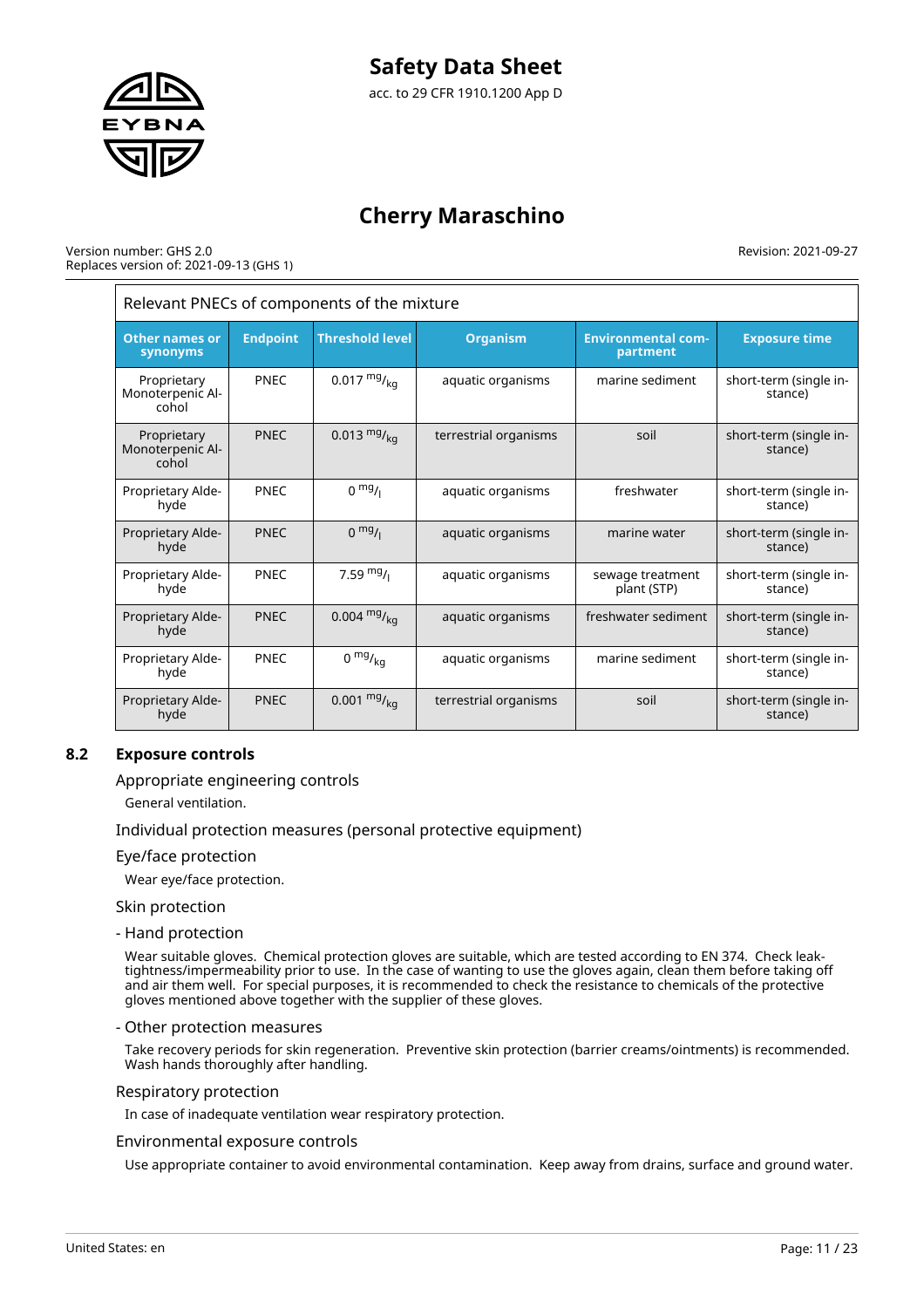

Version number: GHS 2.0 Replaces version of: 2021-09-13 (GHS 1) Revision: 2021-09-27

# **SECTION 9: Physical and chemical properties**

### **9.1 Information on basic physical and chemical properties**

### **Appearance**

| Physical state                          | liquid                                        |
|-----------------------------------------|-----------------------------------------------|
| Color                                   |                                               |
| Particle                                | not relevant (liquid)                         |
| Odor                                    | characteristic                                |
| <b>Other safety parameters</b>          |                                               |
| pH (value)                              | not determined                                |
| Melting point/freezing point            | not determined                                |
| Initial boiling point and boiling range | 121 °C at 972.4 hPa                           |
| Flash point                             | 28 °C at 972.3 hPa                            |
| Evaporation rate                        | Not determined                                |
| Flammability (solid, gas)               | not relevant, (fluid)                         |
| Vapor pressure                          | 1,750 Pa at 20 °C                             |
| Density                                 | not determined                                |
| Vapor density                           | this information is not available             |
| Relative density                        | Information on this property is not available |
| Solubility(ies)                         | not determined                                |
| <b>Partition coefficient</b>            |                                               |

- n-octanol/water (log KOW) and this information is not available Auto-ignition temperature 237 °C (auto-ignition temperature (liquids and gases)) Viscosity **Nitricial Contract Contract Contract Contract Contract Contract Contract Contract Contract Contract Contract Contract Contract Contract Contract Contract Contract Contract Contract Contract Contract Contract Con** Explosive properties none

Oxidizing properties none

United States: en Page: 12 / 23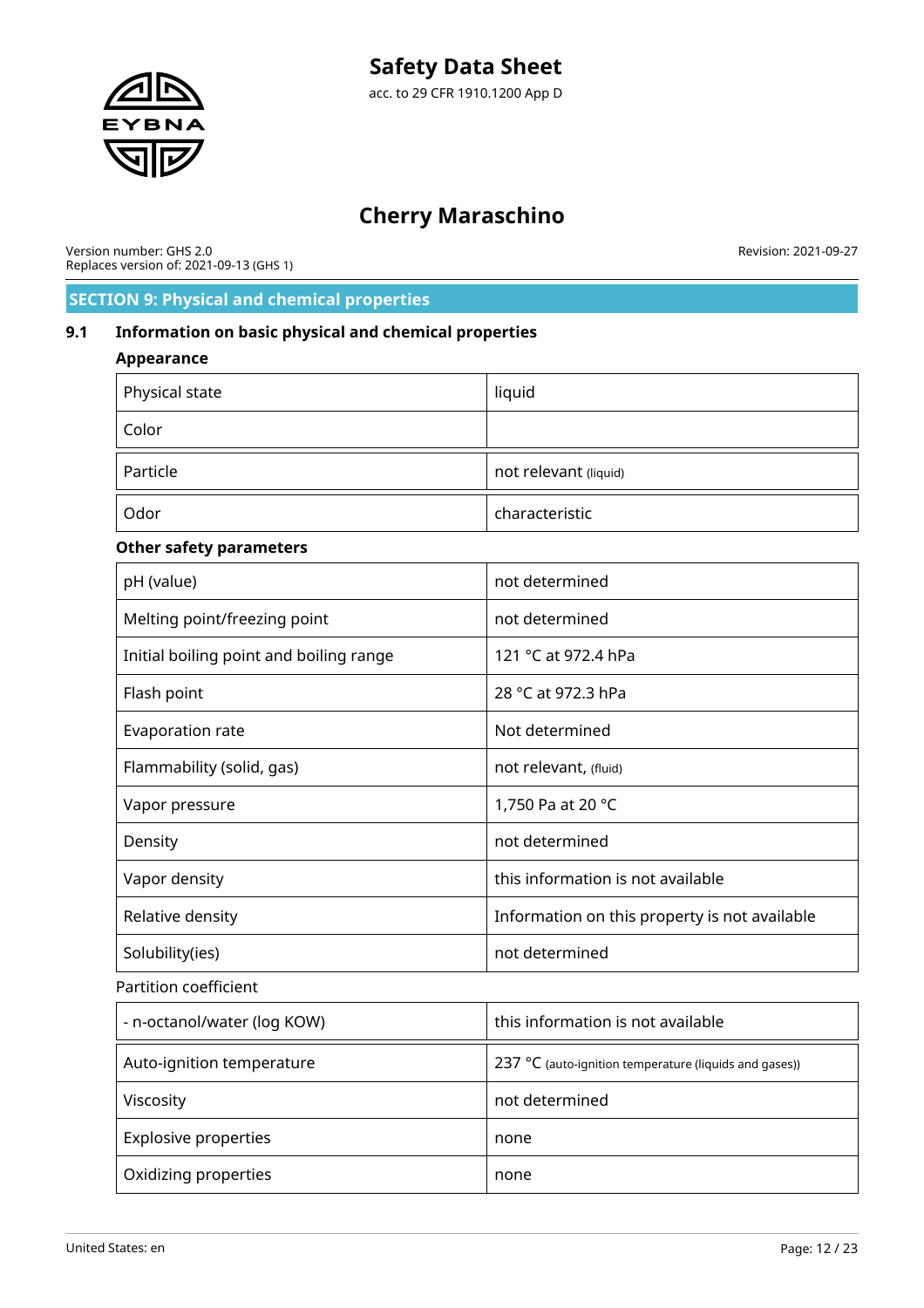

Version number: GHS 2.0 Replaces version of: 2021-09-13 (GHS 1)

**9.2 Other information there is no additional information** 

Revision: 2021-09-27

### **SECTION 10: Stability and reactivity**

#### **10.1 Reactivity**

Concerning incompatibility: see below "Conditions to avoid" and "Incompatible materials". The mixture contains reactive substance(s). Risk of ignition.

#### If heated:

Risk of ignition

#### **10.2 Chemical stability**

See below "Conditions to avoid".

### **10.3 Possibility of hazardous reactions**

No known hazardous reactions.

#### **10.4 Conditions to avoid**

Keep away from heat, hot surfaces, sparks, open flames and other ignition sources. No smoking.

Hints to prevent fire or explosion

Use explosion-proof electrical/ventilating/lighting/equipment. Use only non-sparking tools. Take precautionary measures against static discharge.

### **10.5 Incompatible materials**

Oxidizers

### **10.6 Hazardous decomposition products**

Reasonably anticipated hazardous decomposition products produced as a result of use, storage, spill and heating are not known. Hazardous combustion products: see section 5.

### **SECTION 11: Toxicological information**

### **11.1 Information on toxicological effects**

Test data are not available for the complete mixture.

#### Classification procedure

The method for classification of the mixture is based on ingredients of the mixture (additivity formula).

### **Classification acc. to OSHA "Hazard Communication Standard" (29 CFR 1910.1200)**

Acute toxicity

Shall not be classified as acutely toxic.

GHS of the United Nations, annex 4: May be harmful if swallowed.

| Acute toxicity estimate (ATE) of components of the mixture |                       |                    |
|------------------------------------------------------------|-----------------------|--------------------|
| Other names or synonyms                                    | <b>Exposure route</b> | <b>ATE</b>         |
| Proprietary Sesquiterpene                                  | oral                  | 500 $mgr_{ka}$     |
| Proprietary Monoterpene                                    | oral                  | 500 $mgr_{\rm kq}$ |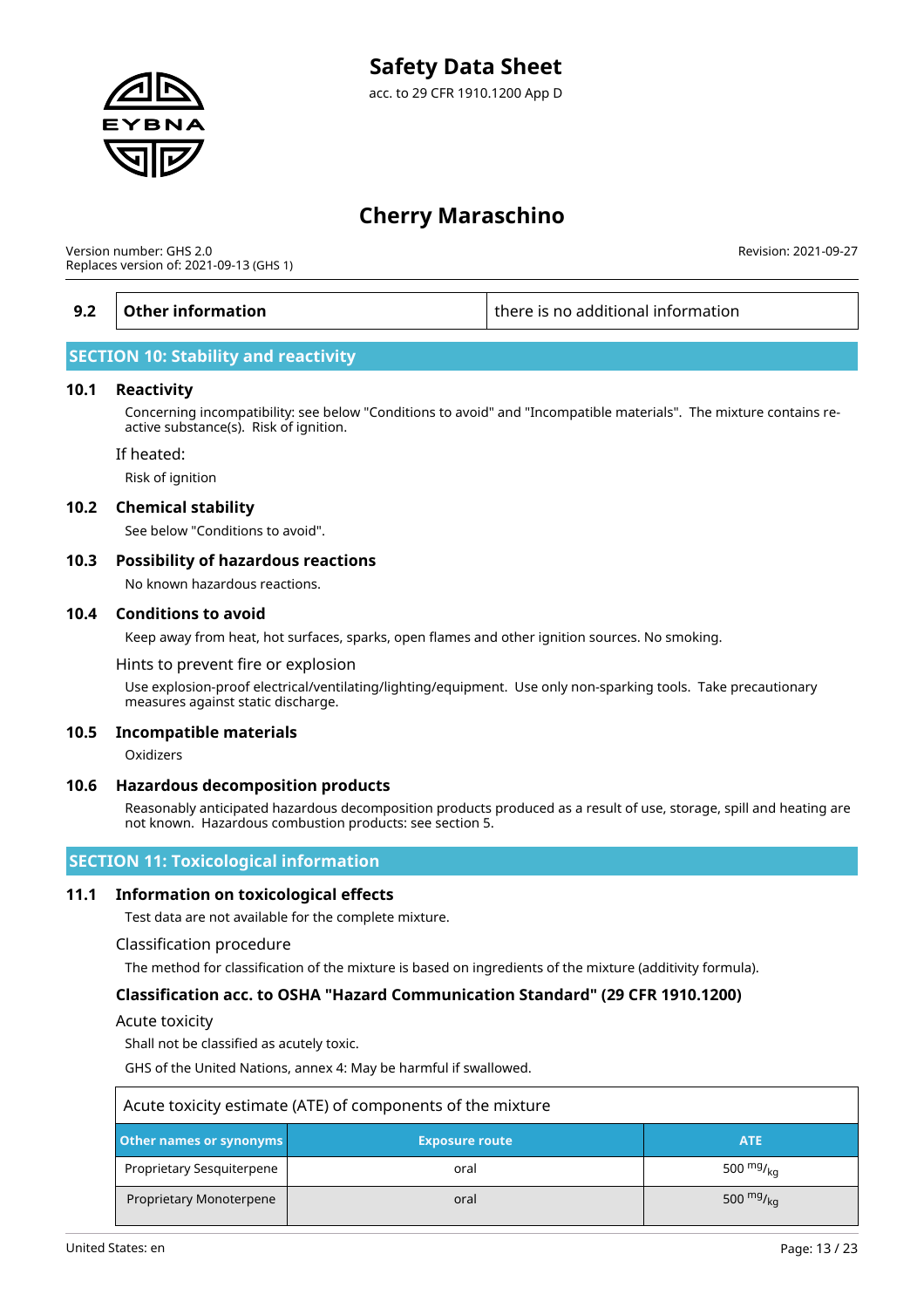

#### Version number: GHS 2.0 Replaces version of: 2021-09-13 (GHS 1)

Revision: 2021-09-27

| Acute toxicity estimate (ATE) of components of the mixture |                       |                       |  |
|------------------------------------------------------------|-----------------------|-----------------------|--|
| <b>Other names or synonyms</b>                             | <b>Exposure route</b> | <b>ATE</b>            |  |
| Proprietary Monoterpene                                    | dermal                | 1,100 $mg/_{ka}$      |  |
| Proprietary Monoterpene                                    | inhalation: vapor     | 11 $mg/1/4h$          |  |
| Proprietary Monoterpenic<br>Alcohol                        | oral                  | 1,310 $mg/_{ka}$      |  |
| Proprietary Aldehyde                                       | oral                  | 1,430 $mg/_{kq}$      |  |
| Proprietary Aldehyde                                       | inhalation: vapor     | 1 <sup>mg</sup> /ı/4h |  |

### Skin corrosion/irritation

Causes skin irritation.

### Serious eye damage/eye irritation

Causes serious eye irritation.

### Respiratory or skin sensitization

May cause an allergic skin reaction.

### Germ cell mutagenicity

Shall not be classified as germ cell mutagenic.

### Carcinogenicity

Suspected of causing cancer.

| IARC Monographs on the Evaluation of Carcinogenic Risks to Humans |    |  |  |
|-------------------------------------------------------------------|----|--|--|
| Name of substance<br><b>Classification</b><br><b>Number</b>       |    |  |  |
| Proprietary Monoterpene                                           | 2Β |  |  |
| Proprietary Monoterpene                                           |    |  |  |

 $L$ egend<br>2B

 $\overline{2B}$  Possibly carcinogenic to humans

3 Not classifiable as to carcinogenicity in humans

### Reproductive toxicity

Shall not be classified as a reproductive toxicant.

### Specific target organ toxicity - single exposure

Shall not be classified as a specific target organ toxicant (single exposure).

### Specific target organ toxicity - repeated exposure

Shall not be classified as a specific target organ toxicant (repeated exposure).

### Aspiration hazard

May be fatal if swallowed and enters airways.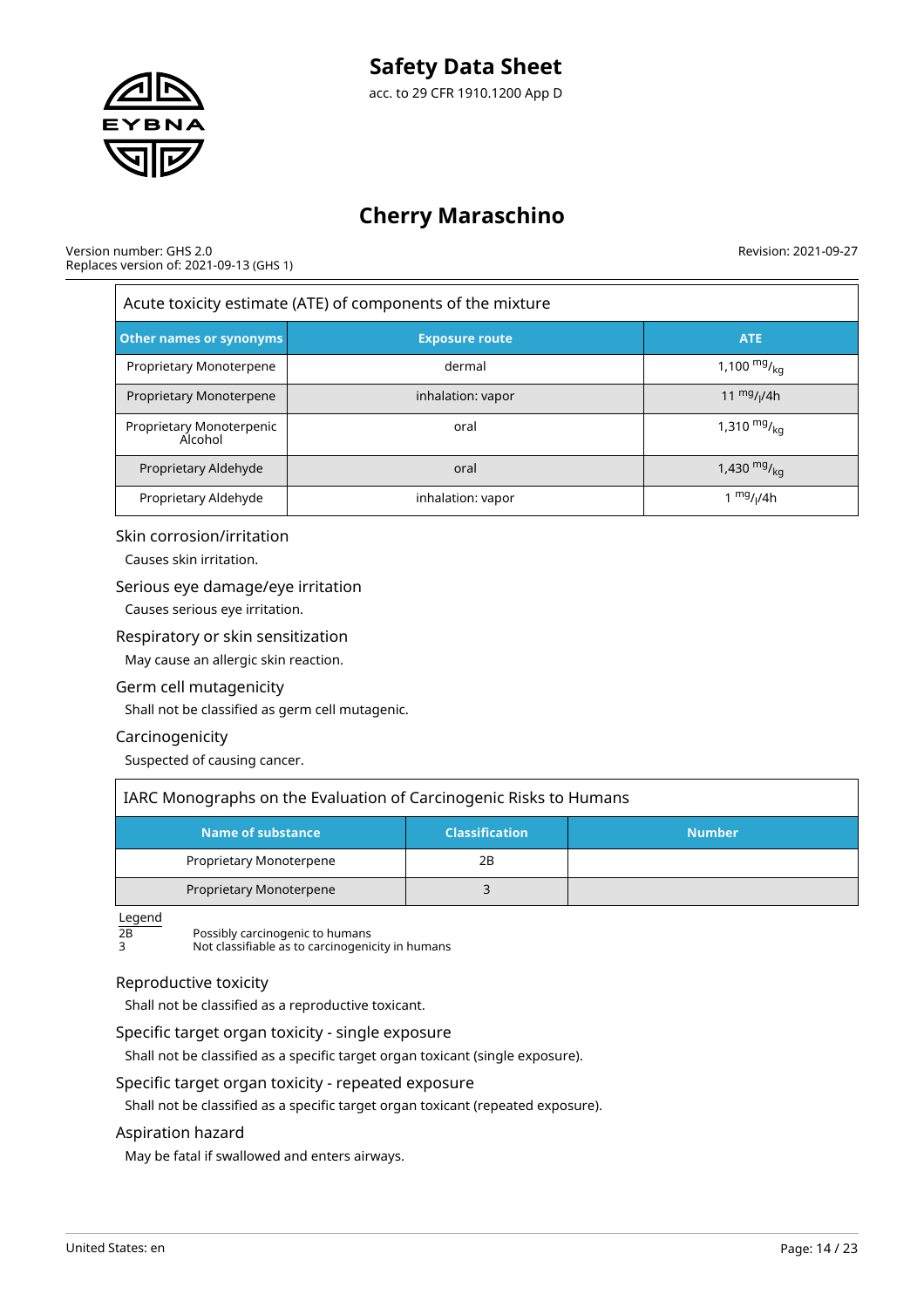

Version number: GHS 2.0 Replaces version of: 2021-09-13 (GHS 1) Revision: 2021-09-27

# **SECTION 12: Ecological information**

### **12.1 Toxicity**

Very toxic to aquatic life with long lasting effects.

| Aquatic toxicity (acute) of components of the mixture |                 |                           |                       |                      |
|-------------------------------------------------------|-----------------|---------------------------|-----------------------|----------------------|
| <b>Other names or</b><br>synonyms                     | <b>Endpoint</b> | <b>Value</b>              | <b>Species</b>        | <b>Exposure time</b> |
| Proprietary<br>Monoterpene                            | <b>EC50</b>     | $1.47 \frac{mg}{l}$       | aquatic invertebrates | 48 h                 |
| Proprietary<br>Monoterpene                            | ErC50           | $0.342 \frac{mg}{l}$      | algae                 | 72 h                 |
| Proprietary<br>Monoterpene                            | <b>LC50</b>     | 720 $\mu$ g/ <sub>1</sub> | fish                  | 96 h                 |
| Proprietary<br>Monoterpene                            | <b>EC50</b>     | 688 $\mu$ g/              | fish                  | 96 h                 |
| Proprietary<br>Monoterpene                            | ErC50           | $0.32 \frac{mg}{l}$       | algae                 | 72 h                 |
| Proprietary<br>Monoterpenic Alco-<br>hol              | <b>LC50</b>     | 27.8 $mg/$                | fish                  | 96 h                 |
| Proprietary<br>Monoterpenic Alco-<br>hol              | <b>EC50</b>     | 59 $mg/1$                 | aquatic invertebrates | 48 h                 |
| Proprietary<br>Monoterpenic Alco-<br>hol              | ErC50           | 156.7 $mg/$               | algae                 | 96 h                 |
| Proprietary fatty<br>acid ethyl ester                 | <b>LC50</b>     | $8.45 \frac{mg}{l}$       | fish                  | 96 h                 |
| Proprietary fatty<br>acid ethyl ester                 | ErC50           | $124 \frac{mg}{l}$        | algae                 | 72 h                 |
| Proprietary fatty<br>acid ethyl ester                 | <b>EC50</b>     | 75.3 $mg/1$               | algae                 | 72 h                 |
| Proprietary Ses-<br>quiterpenic Alcohol               | <b>LC50</b>     | 1.43 $mg/$                | fish                  | 96 h                 |
| Proprietary Ses-<br>quiterpenic Alcohol               | <b>EC50</b>     | 510.3 $\frac{\mu g}{I}$   | aquatic invertebrates | 48 h                 |
| Proprietary Ses-<br>quiterpenic Alcohol               | ErC50           | $2 \frac{mg}{l}$          | algae                 | 72h                  |
| Proprietary<br>Monoterpenic Alco-<br>hol              | LC50            | $>82 \frac{mg}{l}$        | fish                  | 96 h                 |
| Proprietary<br>Monoterpenic Alco-<br>hol              | <b>EC50</b>     | $10^{mg}$ /               | aquatic invertebrates | 48 h                 |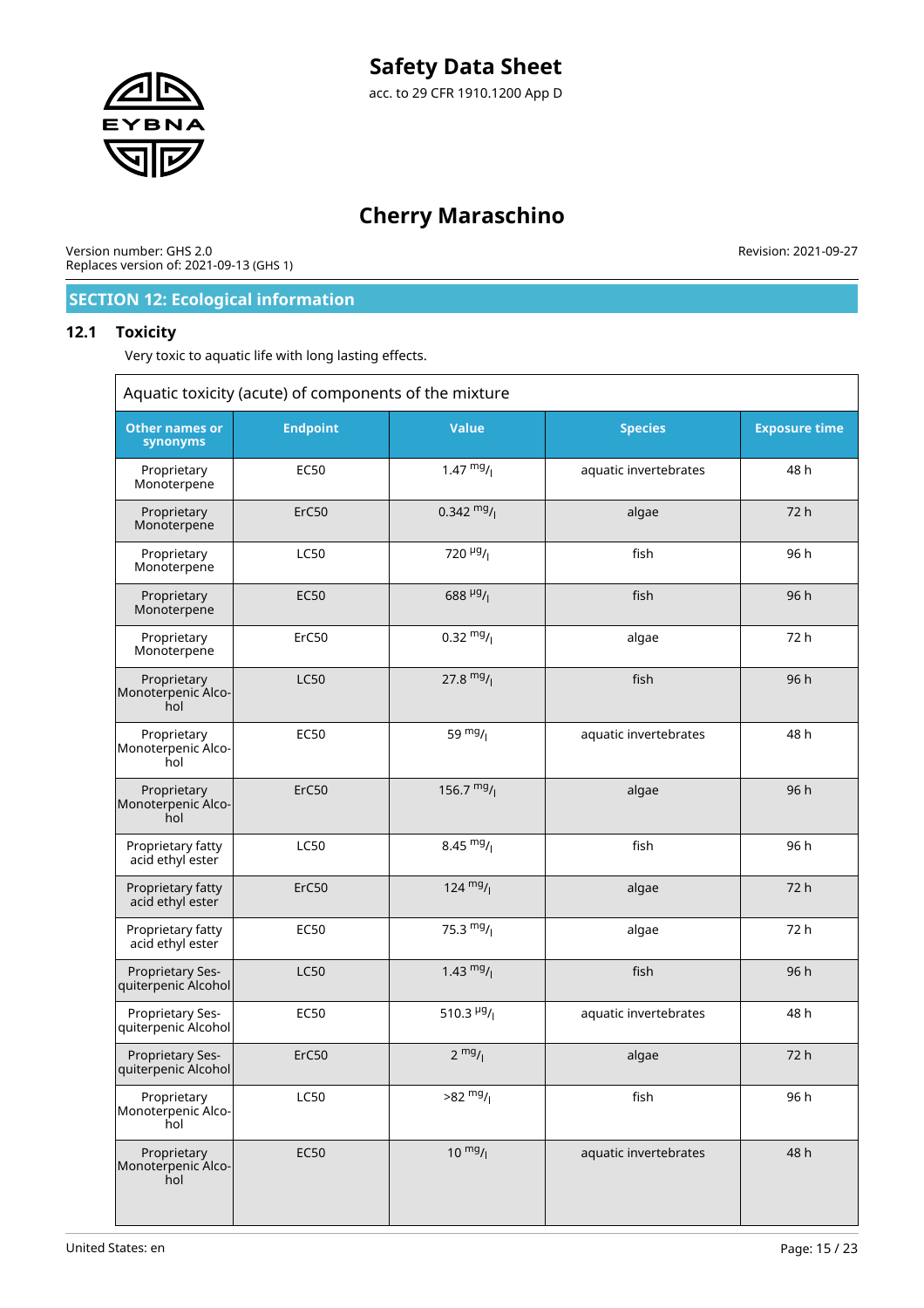

Version number: GHS 2.0 Replaces version of: 2021-09-13 (GHS 1)

| Other names or<br>synonyms               | <b>Endpoint</b> | <b>Value</b>            | <b>Species</b>        | <b>Exposure time</b> |
|------------------------------------------|-----------------|-------------------------|-----------------------|----------------------|
| Proprietary<br>Monoterpenic Alco-<br>hol | ErC50           | $>11 \frac{\mu g}{I}$   | algae                 | 72 h                 |
| Proprietary Ester                        | <b>LC50</b>     | ≥100 $mg/$ <sub> </sub> | fish                  | 96 h                 |
| Proprietary Ester                        | <b>EC50</b>     | 116.6 $mg/$             | aquatic invertebrates | 48 h                 |
| Proprietary<br>Monoterpene               | <b>LC50</b>     | 68.12 $mg/$             | fish                  | 96 h                 |
| Proprietary<br>Monoterpene               | <b>EC50</b>     | 14.1 $mg/1$             | aquatic invertebrates | 48 h                 |
| Proprietary<br>Monoterpene               | ErC50           | 3.72 $mg/$              | algae                 | 72 h                 |
| Proprietary Com-<br>pound                | <b>LC50</b>     | 57 $mg/1$               | fish                  | 96 h                 |
| Proprietary Com-<br>pound                | <b>EC50</b>     | 36.79 $mg/$             | aquatic invertebrates | 48 h                 |
| Proprietary Com-<br>pound                | ErC50           | $120 \frac{mg}{l}$      | algae                 | 72 h                 |
| Proprietary<br>Monoterpenic Alco-<br>hol | <b>LC50</b>     | 33.25 $mg/$             | fish                  | 96 h                 |
| Proprietary<br>Monoterpenic Alco-<br>hol | <b>EC50</b>     | 4.23 $mg/1$             | aquatic invertebrates | 48 h                 |
| Proprietary<br>Monoterpenic Alco-<br>hol | ErC50           | $1.71 \frac{mg}{l}$     | algae                 | 72 h                 |
| Proprietary Alde-<br>hyde                | <b>LC50</b>     | 12.4 $mg/1$             | fish                  | 96 h                 |
| Proprietary Alde-<br>hyde                | <b>EC50</b>     | 19.7 $mg/$              | aquatic invertebrates | 48 h                 |
| Proprietary Alde-<br>hyde                | ErC50           | 33.1 $mg/1$             | algae                 | 72 h                 |

| Other names or<br>synonyms | <b>Endpoint</b> | <b>Value</b>        | <b>Species</b> | <b>Exposure time</b> |
|----------------------------|-----------------|---------------------|----------------|----------------------|
| Proprietary<br>Monoterpene | EC50            | $<$ 0.67 mg/        | fish           | 8 d                  |
| Proprietary<br>Monoterpene | <b>LC50</b>     | $0.41 \frac{mg}{l}$ | fish           | 8 d                  |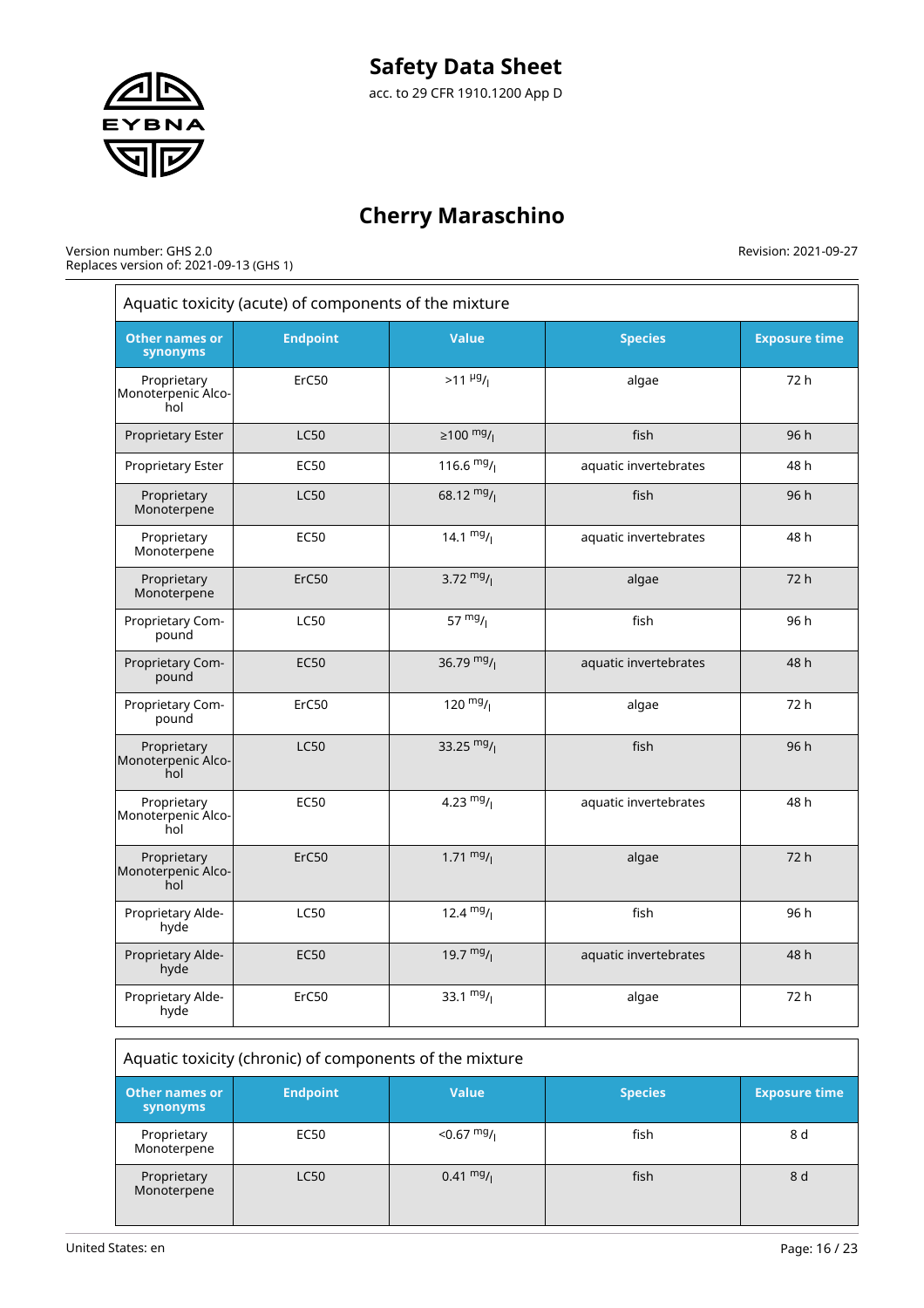

Version number: GHS 2.0 Replaces version of: 2021-09-13 (GHS 1) Revision: 2021-09-27

| Aquatic toxicity (chronic) of components of the mixture |                  |                   |                       |                      |
|---------------------------------------------------------|------------------|-------------------|-----------------------|----------------------|
| <b>Other names or</b><br>synonyms                       | <b>Endpoint</b>  | Value             | <b>Species</b>        | <b>Exposure time</b> |
| Proprietary<br>Monoterpenic Alco-<br>hol                | <b>EC50</b>      | $>100$ mg/        | microorganisms        | 30 min               |
| Proprietary<br>Monoterpene                              | <b>EC50</b>      | 326 $mg/$         | microorganisms        | 3 <sub>h</sub>       |
| Proprietary Ses-<br>quiterpenic Alcohol                 | <b>EC50</b>      | $>1,000$ mg/      | microorganisms        | 30 min               |
| Proprietary Com-<br>pound                               | EC <sub>50</sub> | $24 \frac{mg}{l}$ | aquatic invertebrates | 21 <sub>d</sub>      |
| Proprietary<br>Monoterpenic Alco-<br>hol                | <b>EC50</b>      | $>100$ mg/        | microorganisms        | 3 h                  |

### **12.2 Persistence and degradability**

Data are not available.

### **12.3 Bioaccumulative potential**

Data are not available.

### **12.4 Mobility in soil**

Data are not available.

# **12.5 Results of PBT and vPvB assessment**

Data are not available.

### **12.6 Endocrine disrupting properties**

Information on this property is not available.

### **12.7 Other adverse effects**

Data are not available.

### **SECTION 13: Disposal considerations**

### **13.1 Waste treatment methods**

Waste treatment-relevant information

Solvent reclamation/regeneration.

### Sewage disposal-relevant information

Do not empty into drains. Avoid release to the environment. Refer to special instructions/safety data sheets.

### Waste treatment of containers/packages

Only packagings which are approved (e.g. acc. to DOT) may be used. Completely emptied packages can be recycled. Handle contaminated packages in the same way as the substance itself.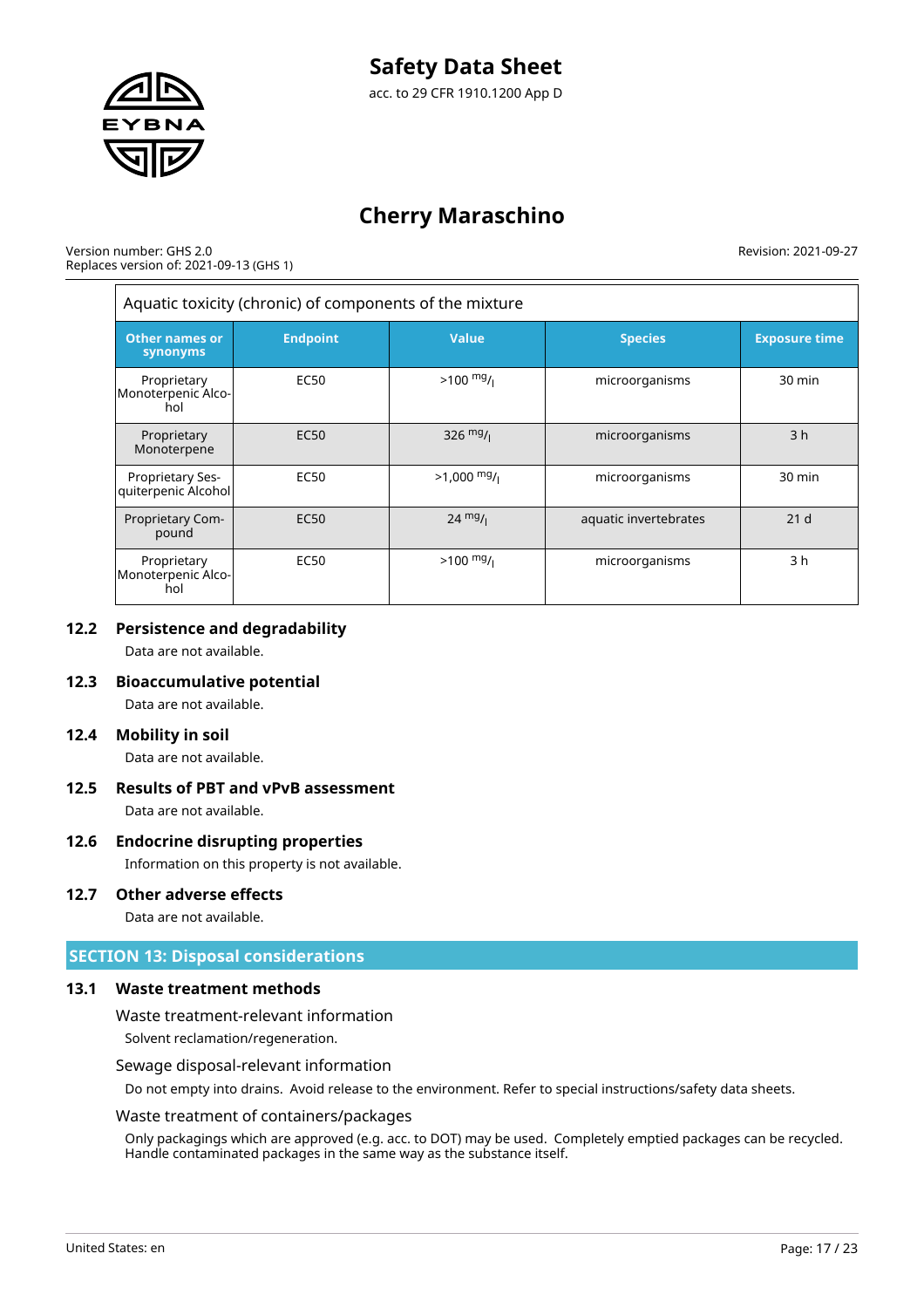

Version number: GHS 2.0 Replaces version of: 2021-09-13 (GHS 1) Revision: 2021-09-27

#### **Remarks**

Please consider the relevant national or regional provisions. Waste shall be separated into the categories that can be handled separately by the local or national waste management facilities.

|      | <b>SECTION 14: Transport information</b>                                                                               |                                      |
|------|------------------------------------------------------------------------------------------------------------------------|--------------------------------------|
| 14.1 | <b>UN number</b>                                                                                                       |                                      |
|      | <b>DOT</b>                                                                                                             | <b>UN 1993</b>                       |
|      | IMDG-Code                                                                                                              | <b>UN 1993</b>                       |
|      | <b>ICAO-TI</b>                                                                                                         | <b>UN 1993</b>                       |
| 14.2 | UN proper shipping name                                                                                                |                                      |
|      | <b>DOT</b>                                                                                                             | Flammable liquid, n.o.s.             |
|      | IMDG-Code                                                                                                              | FLAMMABLE LIQUID, N.O.S.             |
|      | <b>ICAO-TI</b>                                                                                                         | Flammable liquid, n.o.s.             |
|      | Technical name (hazardous ingredients)                                                                                 | Beta-Myrcene, (R)-p-mentha-1,8-diene |
| 14.3 | <b>Transport hazard class(es)</b>                                                                                      |                                      |
|      | <b>DOT</b>                                                                                                             | 3                                    |
|      | IMDG-Code                                                                                                              | 3                                    |
|      | <b>ICAO-TI</b>                                                                                                         | 3                                    |
| 14.4 | <b>Packing group</b>                                                                                                   |                                      |
|      | <b>DOT</b>                                                                                                             | III                                  |
|      | IMDG-Code                                                                                                              | III                                  |
|      | <b>ICAO-TI</b>                                                                                                         | III                                  |
| 14.5 | <b>Environmental hazards</b>                                                                                           | hazardous to the aquatic environment |
|      | Environmentally hazardous substance (aquatic<br>environment)                                                           | Beta-Myrcene                         |
| 14.6 | <b>Special precautions for user</b><br>There is no additional information.                                             |                                      |
| 14.7 | Transport in bulk according to Annex II of MARPOL and the IBC Code<br>The cargo is not intended to be carried in bulk. |                                      |

### **Information for each of the UN Model Regulations**

### **Transport of dangerous goods by road or rail (49 CFR US DOT) - Additional information**

| Particulars in the shipper's declaration | UN1993, Flammable liquid, n.o.s., (contains: Beta-<br>Myrcene, (R)-p-mentha-1,8-diene), 3, III, environ-<br>mentally hazardous |
|------------------------------------------|--------------------------------------------------------------------------------------------------------------------------------|
| Reportable quantity (RQ)                 | 865,801 lbs (393,074 kg) (isopentyl acetate)                                                                                   |
| Danger label(s)                          | 3, fish and tree                                                                                                               |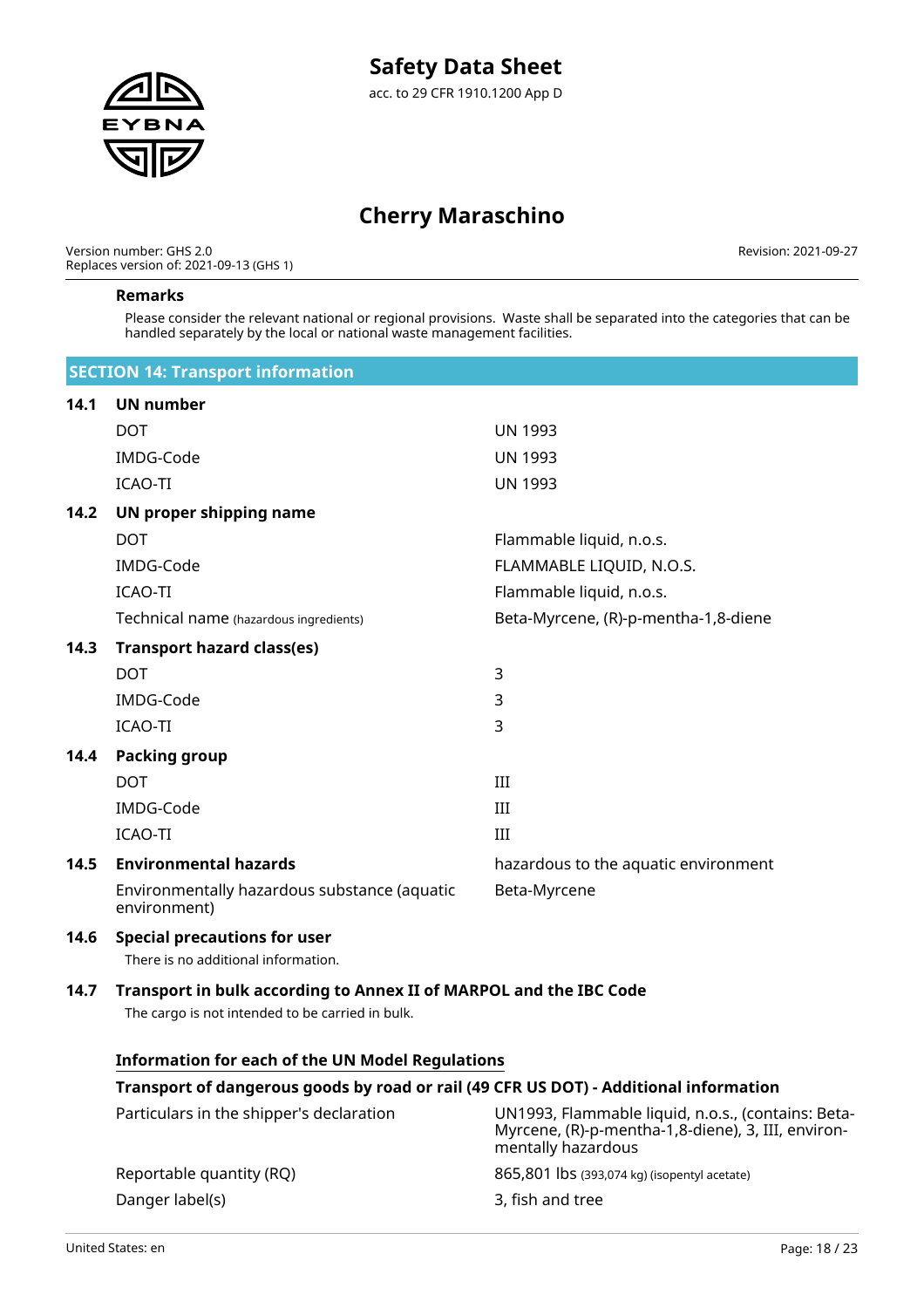

Revision: 2021-09-27

| Version number: GHS 2.0                 |
|-----------------------------------------|
| Replaces version of: 2021-09-13 (GHS 1) |
|                                         |



| Environmental hazards                                                              | <b>VeS</b> (hazardous to the aquatic environment)         |
|------------------------------------------------------------------------------------|-----------------------------------------------------------|
| Special provisions (SP)                                                            | B1, B52, IB3, T4, TP1, TP29                               |
| <b>ERG No</b>                                                                      | 128                                                       |
| <b>International Maritime Dangerous Goods Code (IMDG) - Additional information</b> |                                                           |
| Marine pollutant                                                                   | VeS (hazardous to the aquatic environment) (Beta-Myrcene) |
| Danger label(s)                                                                    | 3, fish and tree                                          |
|                                                                                    |                                                           |
| Special provisions (SP)                                                            | 223, 274, 955                                             |
| Excepted quantities (EQ)                                                           | E <sub>1</sub>                                            |
| Limited quantities (LQ)                                                            | 5L                                                        |
| EmS                                                                                | $F-E$ , S-E                                               |
| Stowage category                                                                   | Α                                                         |
| International Civil Aviation Organization (ICAO-IATA/DGR) - Additional information |                                                           |
| <b>Environmental hazards</b>                                                       | <b>yes</b> (hazardous to the aquatic environment)         |
| Danger label(s)                                                                    | 3                                                         |
|                                                                                    |                                                           |
| Special provisions (SP)                                                            | A <sub>3</sub>                                            |
| Excepted quantities (EQ)                                                           | E1                                                        |
| Limited quantities (LQ)                                                            | 10L                                                       |
| <b>ON 15: Regulatory information</b>                                               |                                                           |

# **15.1 Safety, health and environmental regulations specific for the product in question**

| <b>National regulations (United States)</b>                                                                      |                            |  |
|------------------------------------------------------------------------------------------------------------------|----------------------------|--|
| <b>Toxic Substance Control Act (TSCA)</b>                                                                        | all ingredients are listed |  |
| <b>Superfund Amendment and Reauthorization Act (SARA TITLE III )</b>                                             |                            |  |
| - The List of Extremely Hazardous Substances and Their Threshold Planning Quantities (EPCRA<br>Section 302, 304) |                            |  |
| none of the ingredients are listed                                                                               |                            |  |
| - Specific Toxic Chemical Listings (EPCRA Section 313)                                                           |                            |  |

# none of the ingredients are listed

### **Clean Air Act**

none of the ingredients are listed

**SECTI**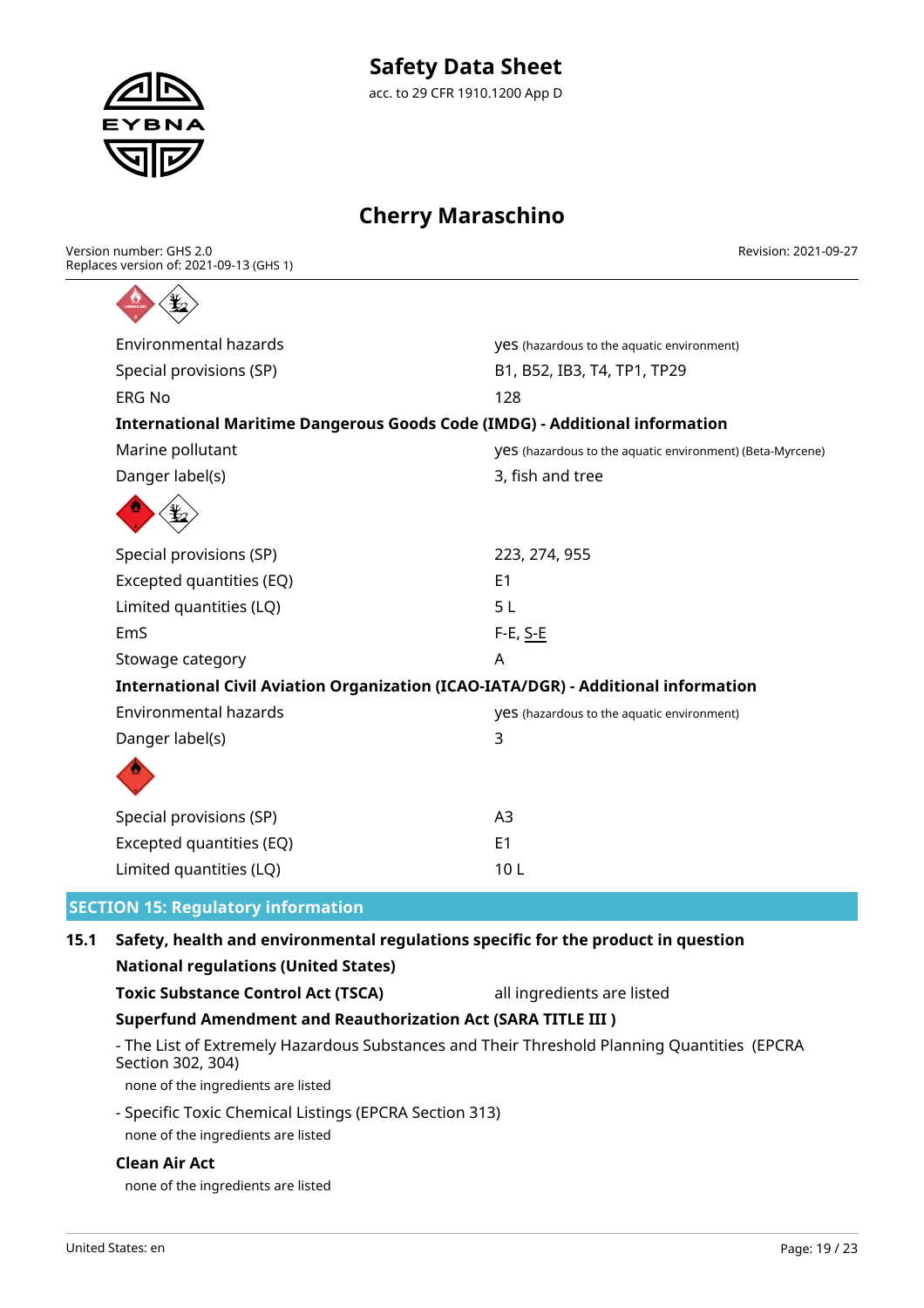

Version number: GHS 2.0 Replaces version of: 2021-09-13 (GHS 1) Revision: 2021-09-27

### **Right to Know Hazardous Substance List**

### - Hazardous Substance List (NJ-RTK)

| <b>Name of substance</b> | <b>CAS No</b> | <b>Remarks</b> | <b>Classifications</b> |
|--------------------------|---------------|----------------|------------------------|
| (R)-p-mentha-1,8-diene   | 138-86-3      |                | F <sub>2</sub>         |
| L-borneol                | 507-70-0      |                | F <sub>2</sub>         |
| <b>Ethyl Butyrate</b>    | 105-54-4      |                | CO<br>F <sub>3</sub>   |
| Benzaldehyde             | 100-52-7      |                | F <sub>2</sub>         |

Legend

CO Corrosive<br>F2 Flammabl

F2 Flammable - Second Degree<br>F3 Flammable - Third Degree

Flammable - Third Degree

### **California Environmental Protection Agency (Cal/EPA): Proposition 65 - Safe Drinking Water and Toxic Enforcement Act of 1987**

| Proposition 65 List of chemicals |               |                |                             |
|----------------------------------|---------------|----------------|-----------------------------|
| Name acc. to inventory           | <b>CAS No</b> | <b>Remarks</b> | <b>Type of the toxicity</b> |
| beta-Myrcene                     | 123-35-3      |                | cancer                      |

# **Industry or sector specific available guidance(s)**

### **NPCA-HMIS® III**

Hazardous Materials Identification System. American Coatings Association.

| <b>Category</b>     | <b>Rating</b> | <b>Description</b>                                                                                                                                              |
|---------------------|---------------|-----------------------------------------------------------------------------------------------------------------------------------------------------------------|
| Chronic             | $\star$       | chronic (long-term) health effects may result from repeated overexposure                                                                                        |
| Health              |               | temporary or minor injury may occur                                                                                                                             |
| Flammability        |               | material that can be ignited under almost all ambient temperature conditions                                                                                    |
| Physical hazard     |               | material that is normally stable, even under fire conditions, and will not react with wa-<br>ter, polymerize, decompose, condense, or self-react. Non-explosive |
| Personal protection |               |                                                                                                                                                                 |

### **NFPA® 704**

National Fire Protection Association: Standard System for the Identification of the Hazards of Materials for Emergency Response (United States).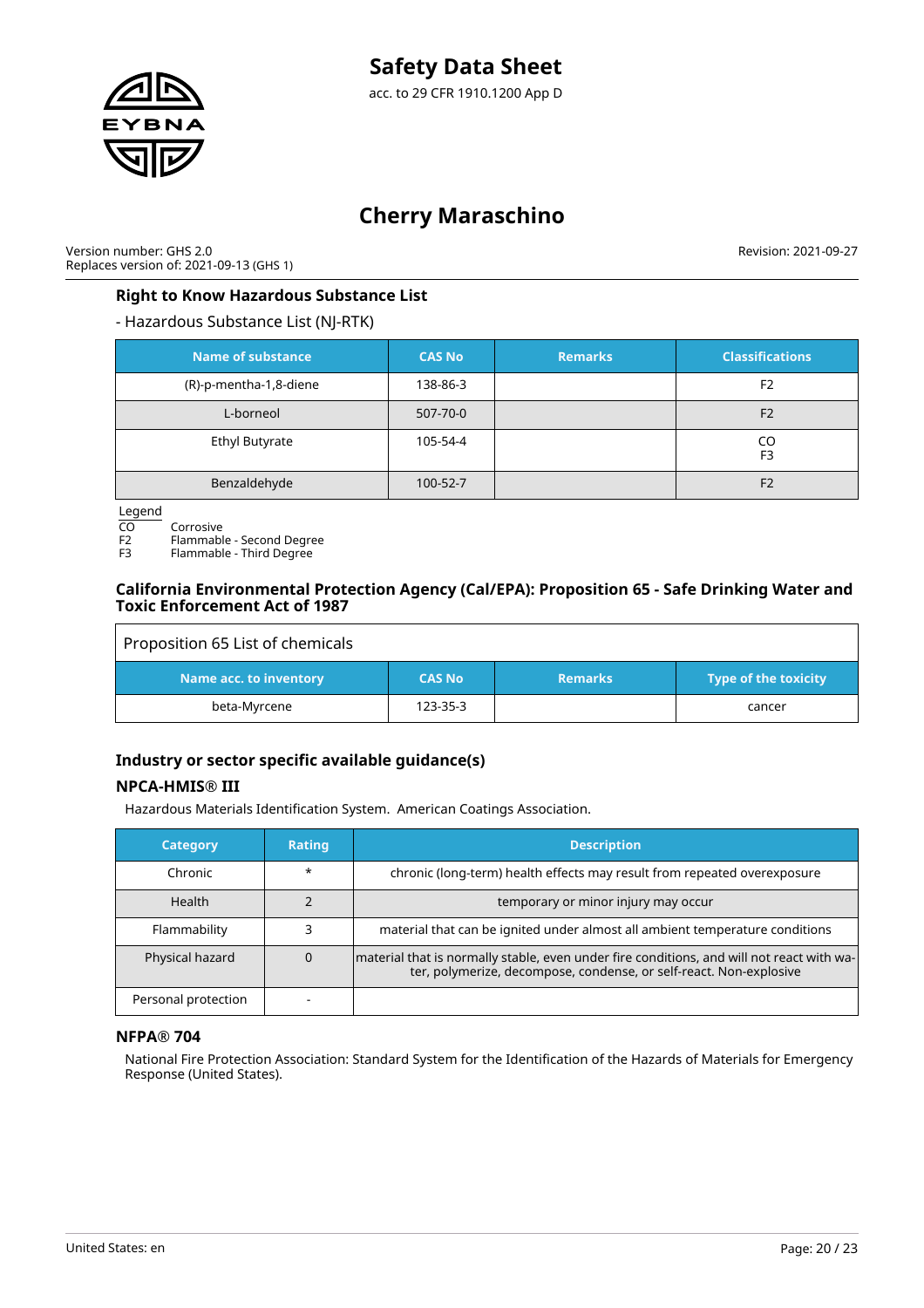

Version number: GHS 2.0 Replaces version of: 2021-09-13 (GHS 1) Revision: 2021-09-27

| <b>Category</b> | Degree of<br>hazard | <b>Description</b>                                                                                    |
|-----------------|---------------------|-------------------------------------------------------------------------------------------------------|
| Flammability    |                     | material that can be ignited under almost all ambient temperature conditions                          |
| Health          |                     | material that, under emergency conditions, can cause temporary incapacitation or re-<br>sidual injury |
| Instability     |                     | material that is normally stable, even under fire conditions                                          |
| Special hazard  |                     |                                                                                                       |

### **National inventories**

| Country   | <b>Inventory</b> | <b>Status</b>              |
|-----------|------------------|----------------------------|
| US        | <b>TSCA</b>      | all ingredients are listed |
| $I$ coord |                  |                            |

Legend<br>TSCA

**15.2 Chemical Safety Assessment**

Chemical safety assessments for substances in this mixture were not carried out.

### **SECTION 16: Other information, including date of preparation or last revision**

### **Abbreviations and acronyms**

Toxic Substance Control Act

| Abbr.              | <b>Descriptions of used abbreviations</b>                                                                                                                                                                                                            |
|--------------------|------------------------------------------------------------------------------------------------------------------------------------------------------------------------------------------------------------------------------------------------------|
| 49 CFR US DOT      | 49 CFR U.S. Department of Transportation                                                                                                                                                                                                             |
| <b>ACGIH® 2021</b> | From ACGIH®, 2021 TLVs® and BEIs® Book. Copyright 2021. Reprinted with permission. Information on<br>the proper use of the TLVs® and BEIs®: http://www.acgih.org/tlv-bei-guidelines/policies-procedures-<br>presentations/tlv-bei-position-statement |
| Acute Tox.         | Acute toxicity                                                                                                                                                                                                                                       |
| Asp. Tox.          | Aspiration hazard                                                                                                                                                                                                                                    |
| <b>ATE</b>         | <b>Acute Toxicity Estimate</b>                                                                                                                                                                                                                       |
| Cal/OSHA PEL       | California Division of Occupational Safety and Health (Cal/OSHA): Permissible Exposure Limits (PELs)                                                                                                                                                 |
| Carc.              | Carcinogenicity                                                                                                                                                                                                                                      |
| CAS                | Chemical Abstracts Service (service that maintains the most comprehensive list of chemical substances)                                                                                                                                               |
| Ceiling-C          | Ceiling value                                                                                                                                                                                                                                        |
| <b>DGR</b>         | Dangerous Goods Regulations (see IATA/DGR)                                                                                                                                                                                                           |
| <b>DNEL</b>        | Derived No-Effect Level                                                                                                                                                                                                                              |
| <b>DOT</b>         | Department of Transportation (USA)                                                                                                                                                                                                                   |
| <b>EC50</b>        | Effective Concentration 50 %. The EC50 corresponds to the concentration of a tested substance causing<br>50 % changes in response (e.g. on growth) during a specified time interval                                                                  |
| EmS                | <b>Emergency Schedule</b>                                                                                                                                                                                                                            |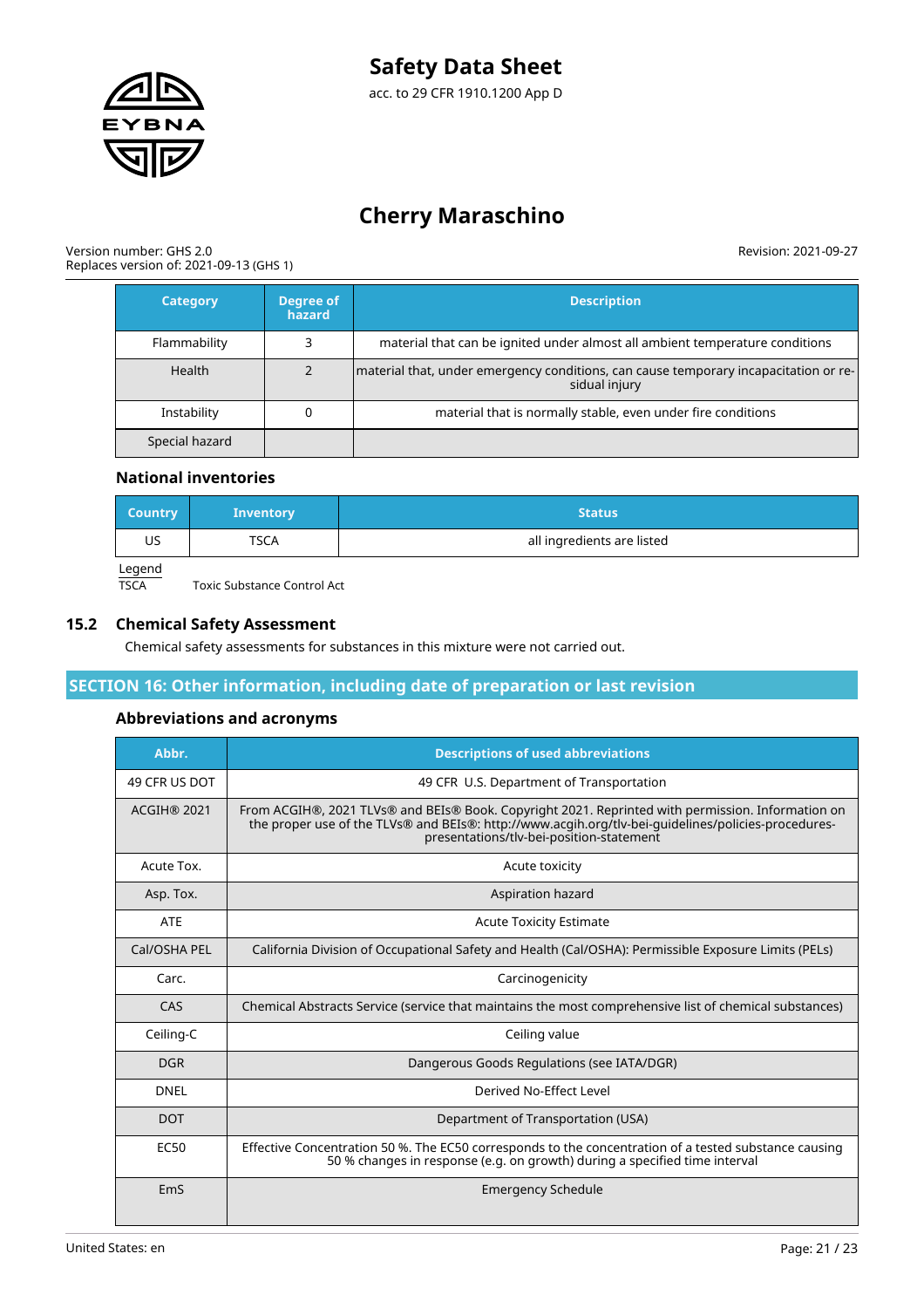

#### Version number: GHS 2.0 Replaces version of: 2021-09-13 (GHS 1)

Revision: 2021-09-27

| Abbr.                 | <b>Descriptions of used abbreviations</b>                                                                                                                                        |
|-----------------------|----------------------------------------------------------------------------------------------------------------------------------------------------------------------------------|
| ErC50                 | $\equiv$ EC50: in this method, that concentration of test substance which results in a 50 % reduction in either<br>growth (EbC50) or growth rate (ErC50) relative to the control |
| <b>ERG No</b>         | Emergency Response Guidebook - Number                                                                                                                                            |
| Eye Dam.              | Seriously damaging to the eye                                                                                                                                                    |
| Eye Irrit.            | Irritant to the eye                                                                                                                                                              |
| Flam. Liq.            | Flammable liquid                                                                                                                                                                 |
| Flam. Sol.            | Flammable solid                                                                                                                                                                  |
| GHS                   | "Globally Harmonized System of Classification and Labelling of Chemicals" developed by the United Na-<br>tions                                                                   |
| <b>IATA</b>           | <b>International Air Transport Association</b>                                                                                                                                   |
| <b>IATA/DGR</b>       | Dangerous Goods Regulations (DGR) for the air transport (IATA)                                                                                                                   |
| <b>ICAO</b>           | International Civil Aviation Organization                                                                                                                                        |
| ICAO-TI               | Technical instructions for the safe transport of dangerous goods by air                                                                                                          |
| IMDG                  | International Maritime Dangerous Goods Code                                                                                                                                      |
| IMDG-Code             | International Maritime Dangerous Goods Code                                                                                                                                      |
| <b>LC50</b>           | Lethal Concentration 50%: the LC50 corresponds to the concentration of a tested substance causing 50 %<br>lethality during a specified time interval                             |
| <b>MARPOL</b>         | International Convention for the Prevention of Pollution from Ships (abbr. of "Marine Pollutant")                                                                                |
| <b>NPCA-HMIS® III</b> | National Paint and Coatings Association: Hazardous Materials Identification System - HMIS® III, Third Edi-<br>tion                                                               |
| <b>OSHA</b>           | Occupational Safety and Health Administration (United States)                                                                                                                    |
| <b>PBT</b>            | Persistent, Bioaccumulative and Toxic                                                                                                                                            |
| <b>PNEC</b>           | <b>Predicted No-Effect Concentration</b>                                                                                                                                         |
| ppm                   | Parts per million                                                                                                                                                                |
| Skin Corr.            | Corrosive to skin                                                                                                                                                                |
| Skin Irrit.           | Irritant to skin                                                                                                                                                                 |
| Skin Sens.            | Skin sensitization                                                                                                                                                               |
| <b>STEL</b>           | Short-term exposure limit                                                                                                                                                        |
| <b>STOT SE</b>        | Specific target organ toxicity - single exposure                                                                                                                                 |
| <b>TLV®</b>           | Threshold Limit Values                                                                                                                                                           |
| <b>TWA</b>            | Time-weighted average                                                                                                                                                            |
| vPvB                  | Very Persistent and very Bioaccumulative                                                                                                                                         |

### **Key literature references and sources for data**

OSHA Hazard Communication Standard (HCS), 29 CFR 1910.1200.